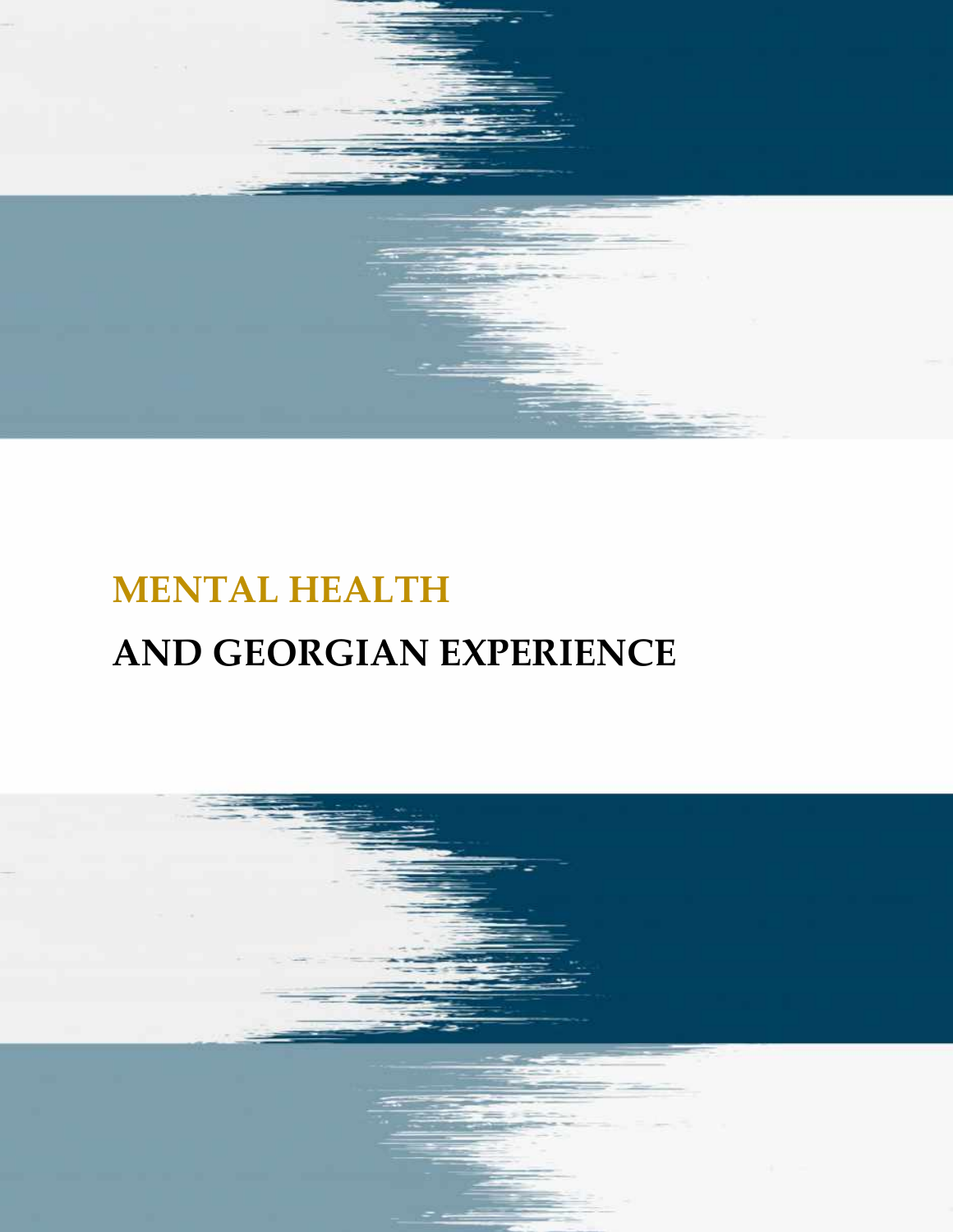

# **HUMAN RIGHTS CENTER**

Author: Lazare Jibladze Edited by: Aleko Tskitishvili, Nino Tlashadze Translated by: Nikoloz Jashi

*The analytic document was prepared with the financial support of the National Endowment for Democracy (NED). The document does not necessarily reflect the views of the donor. Human Rights Center bears sole responsibility for the content of the analytic document.*



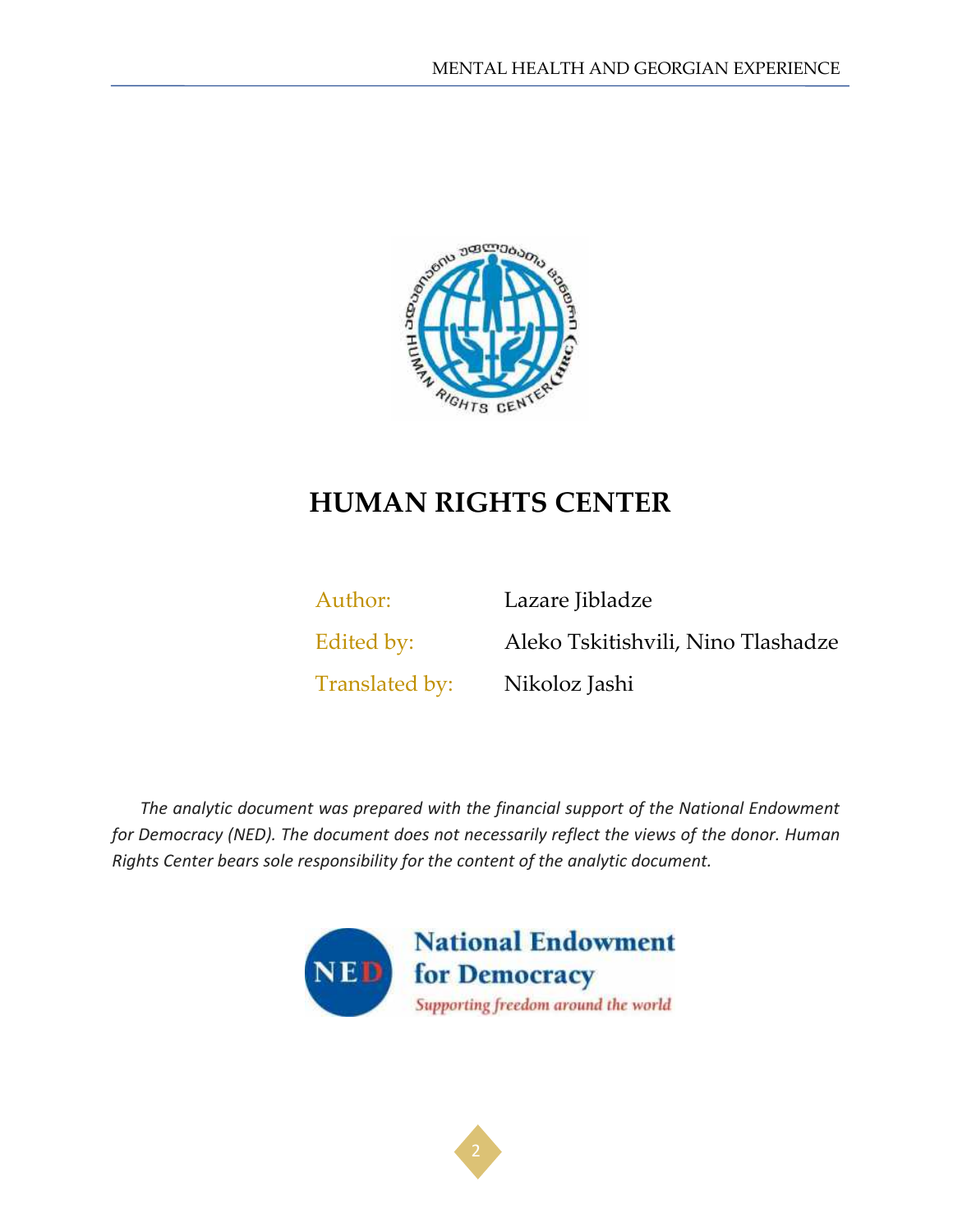# **TABLE OF CONTENTS**

|           | Mental health as an integral part of human rights 5  |
|-----------|------------------------------------------------------|
|           |                                                      |
| $\bullet$ |                                                      |
| $\bullet$ |                                                      |
|           |                                                      |
| $\bullet$ |                                                      |
|           | Psycho-social needs of the accused / convicted 15    |
| $\bullet$ |                                                      |
| $\bullet$ |                                                      |
| $\bullet$ |                                                      |
|           | Tragic Outcomes - Human Rights Center Case Review 18 |
|           |                                                      |
|           |                                                      |

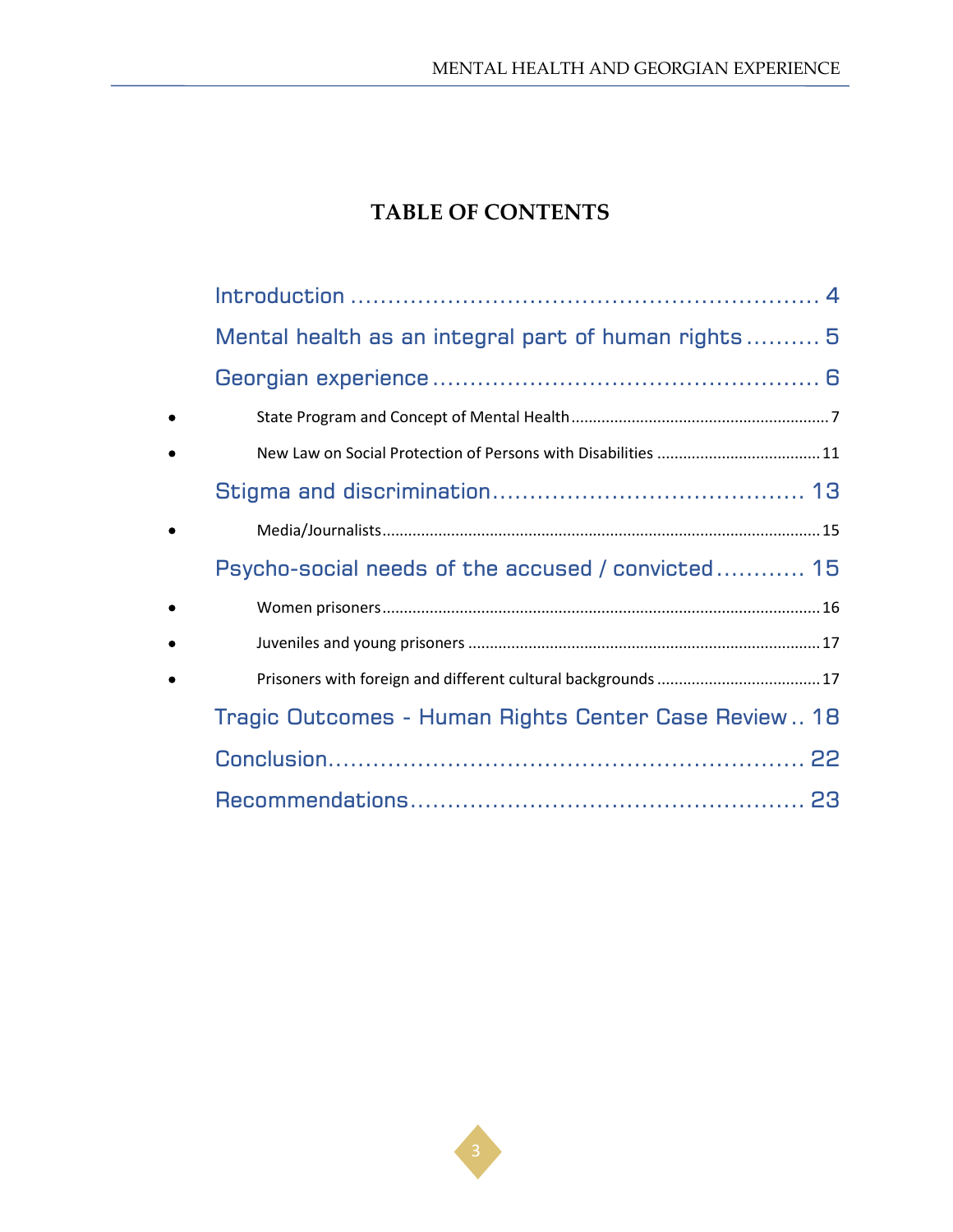#### **INTRODUCTION**

<span id="page-3-0"></span>*"Health is a state of complete physical, mental and social well-being and not merely the absence of disease or infirmity,"* this provision in the WHO Constitution defines health more broadly than it has long been viewed by individual states. The provision highlights the importance of the mental health field for the healthcare and national policies.

Physical health is a biological state of a person that is related to the proper functioning of all the organs of his or her body. As for the mental health, it is defined as a human well-being, i.e. the condition when an individual is given the opportunity to fully realize his/her own resources, to cope with the stresses of daily routine, to work productively and fruitfully, thus making a certain contribution to the life of the society.

In Georgia, neuropsychiatric diseases account for 22.8% of the total morbidity burden of the population. This is a very high rate, which without proper reaction may cause an irrevocable damage<sup>1</sup>. These severe statistics are due to the direct proportional link of mental health problems to the quality and duration of human life.

Like other aspects of health, mental health is greatly influenced by a number of socioeconomic factors, which must be taken into account in the comprehensive strategies of the state approach to promotion, prevention, treatment and recovery.

Ensuring access to high-quality, safe and effective care is central to both the National Mental Health Policy and a number of regional programs of the World Health Organization, which in turn is a key element of regional policy frameworks, including Health 2020 and the European Mental Health Action Plan 2013-2020.

Nevertheless, challenges in this sector remain unresolved even in high-income countries, often due to a lack of investor interest in the mental health system and its reform.

As a result, the most vulnerable, marginalized individuals in society (persons with intellectual and psycho-social disabilities) are left without the necessary services and care. Even mental health institutions are left with malfunctioning, insufficient



<sup>1</sup>According to the World Health Organization, depression affects approximately 340 million people worldwide, 45 million is affected by schizophrenia, and 29 million by dementia. The burden of mental disorder, in relation to Disability Adjusted Life Years (DALYs), is the highest of all other disabilities. Given the available data (WHO, 2001b), this burden will increase significantly in the future.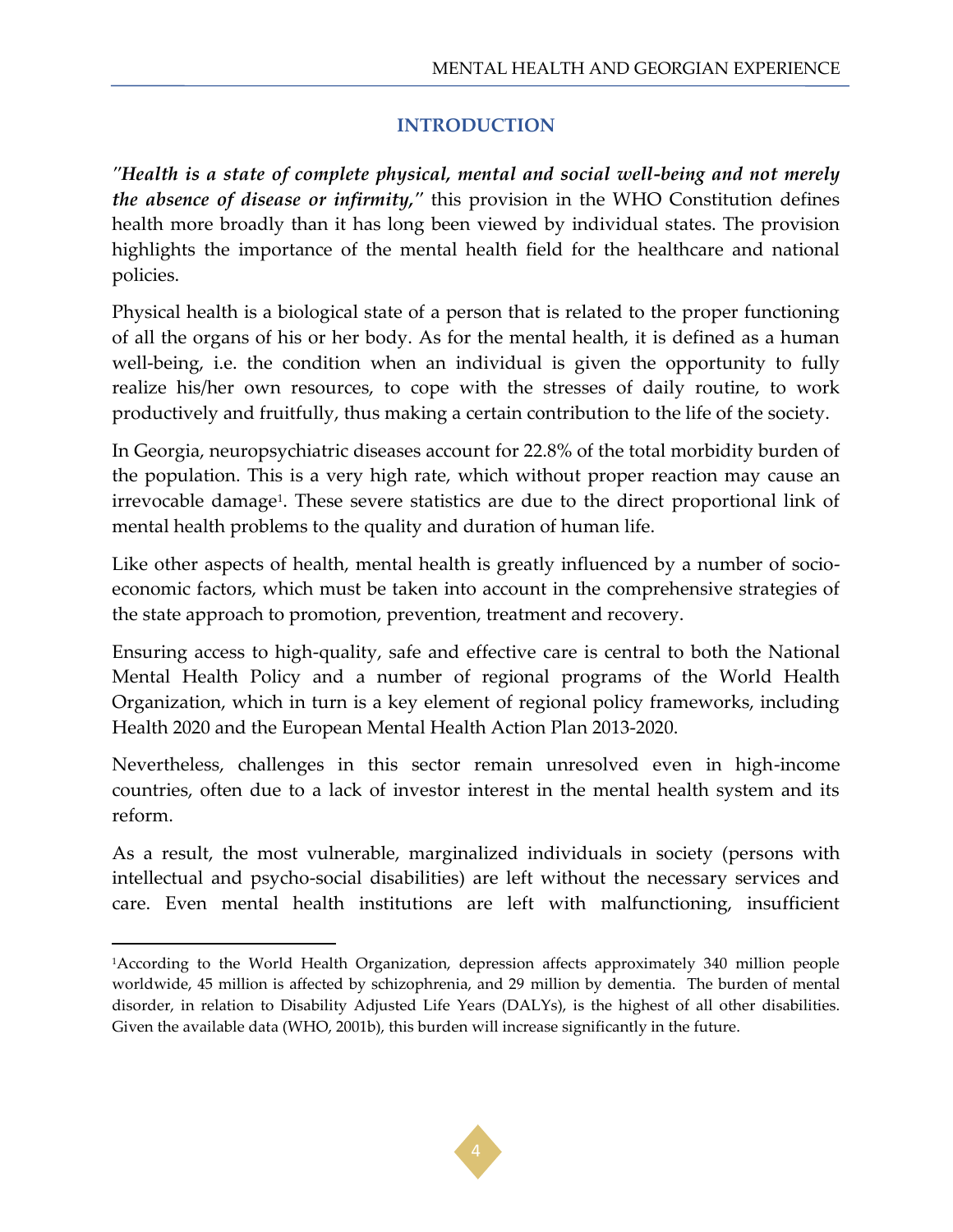infrastructure, without the necessary and professional management and staff. Consequently, we often encounter inhumane treatment practices in such facilities and an environment unsuitable for safe, effective, and high-quality care.

## <span id="page-4-0"></span>**MENTAL HEALTH AS AN INTEGRAL PART OF HUMAN RIGHTS**

The fundamental goal of mental health legislation is to protect, support and improve the quality of life and public welfare. Persons with mental disorders are or may be particularly vulnerable in the context of human rights abuses. Therefore, progressive legislation may be an effective tool to ensure not only the increased access to mental health care but also the protection of the rights of persons with mental disorders.<sup>2</sup>

The determinant of mental health and mental disorders is not only the individual features of individuals (ability to manage their own thoughts, emotions, behavior, relationships with others), but also social, cultural, political and environmental factors social protection, national policy, standard of living, work conditions and support of those around.

Hence, the state has a special responsibility to protect mental health. Therefore, it is especially important to develop not only a proactive but also a preventive policy and a systematic vision for solving the problem, as its results affect a number of factors, including the standard of human rights, improving working capacity and encouraging economic activity, increasing quality and longevity of life.

By itself, the existence of mental health legislation does not mean unconditional respect for and protection of human rights. World practice shows that poor legislation can be more detrimental to the rights of such persons than adequate to protect them.

The Law *on Mental Health* is an important mechanism for achieving policy goals and objectives. A comprehensive and well-thought-out mental health policy addresses important issues such as: Creating high quality psychiatric facilities and services; Access to quality psychiatric care; Protection of human rights; The right to treat patients; Develop strong procedural protection mechanisms; Integrating persons with mental disorders into society and promoting mental health throughout the society. Accordingly, the purpose of any legislative act aimed at mental health is to create a legislative framework that ensures that these policy objectives are met.

Policies and legislation are complementary tools to improve mental health care and services. However, despite the creation of the best policies and legislation, the lack of



<sup>2</sup> 3-2-05-9-2 WHO Resource Book on Mental Health, Human Rights and Legislation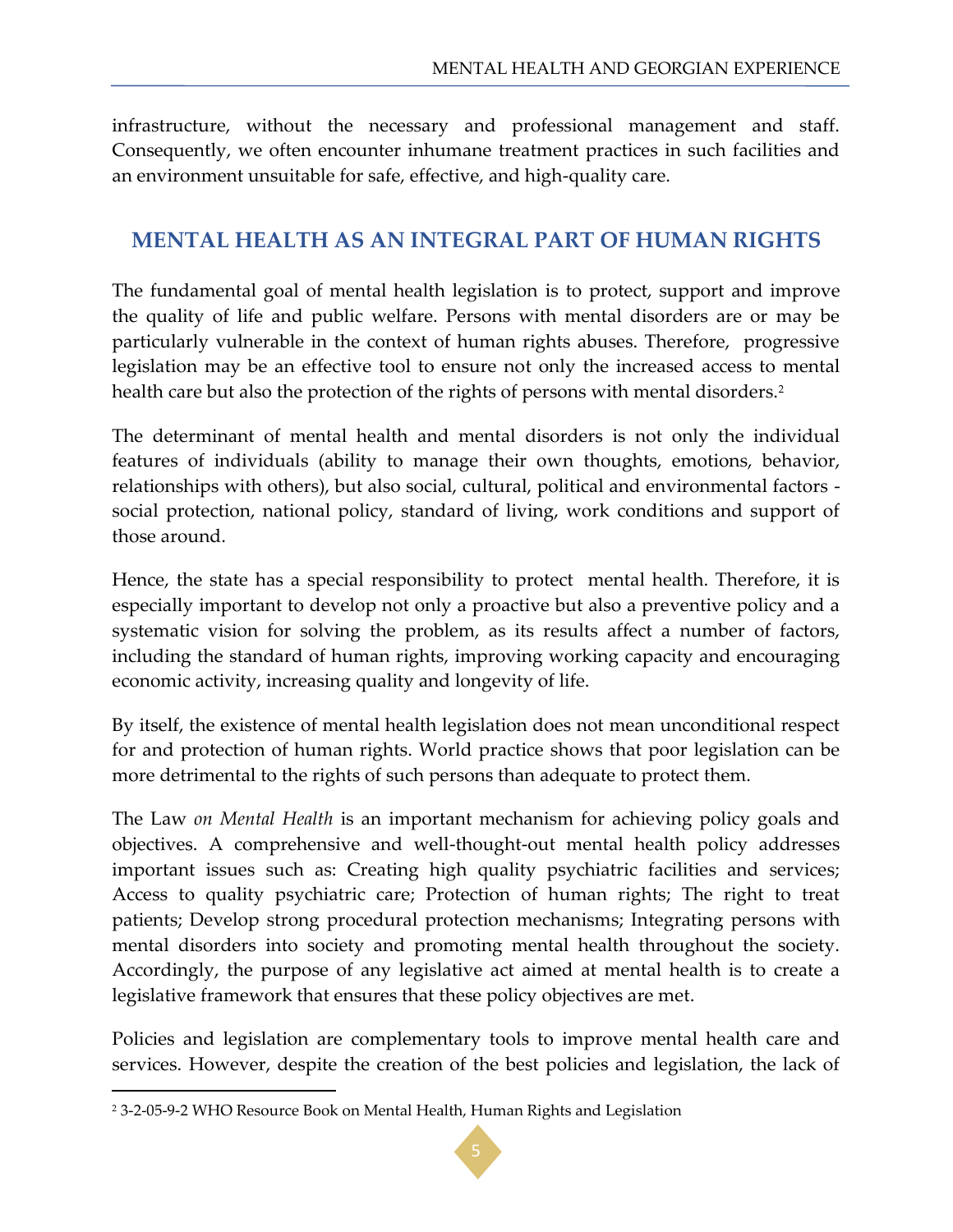political will, adequate resources, functional institutions, community support services and qualified staff will not allow us to achieve proper results. Thus, any mental health policy requires political support to ensure that correct and inclusive legislation is in place.

The 1948 UN Universal Declaration of Human Rights, the 1966 UN International Covenant on Civil and Political Rights (ICCPR, 1966) and the International Covenant on Economic, Social and Cultural Rights (ICESCR, 1966) form the International Bill of Rights and Recognize the freedom and equality of all human beings. Persons with mental disorders are just the objects of protection of this right as anyone else. Therefore, the protection of their fundamental human rights is not a goodwill but an obligation of every state.

International human rights law obliges countries that their domestic policies and practices comply with and be bound by international human rights law. It also means to protect persons with mental disorders.<sup>3</sup> .

Although the European Convention for the Protection of Human Rights and Fundamental Freedoms does not directly guarantee the right to health or the right to be healthy, the case law of the European Court of Human Rights shows that the Court protects this right under other rights guaranteed by the Convention.

In the case law of the European Court of Human Rights, the rights related to health are mainly considered in relation to the Articles 2 (right to life), 3 (prohibition of torture), 8 (right to privacy and family life) and 10 (freedom of expression) of the Convention.<sup>4</sup>

# **GEORGIAN EXPERIENCE**

<span id="page-5-0"></span>According to the National Center for Disease Control and Public Health, 77,111 cases of mental and behavioral disorders were registered in Georgia in 2019<sup>5</sup> . The most common diagnosis is depression. Neuropsychiatric diseases in Georgia account for 22.8% of the global disease burden. The burden is quite high, requiring adequate management and attention from the decision makers.

<sup>5</sup> Letter # 01/10902 of the Ministry of Internally Displaced Persons from the Occupied Tettitories, Labour, Health and Social Affairs of Georgia, of September 09, 2020 to Human Rights Center



<sup>3</sup> WHO RESOURCE BOOK ON MENTAL HEALTH, HUMAN RIGHTS AND LEGISLATION, PG 8-9 [https://ec.europa.eu/health/sites/health/files/mental\\_health/docs/who\\_resource\\_book\\_en.pdf](https://ec.europa.eu/health/sites/health/files/mental_health/docs/who_resource_book_en.pdf)

<sup>4</sup>Thematic report: *Health Problems in the Case Law of the European Court*: [https://www.echr.coe.int/Documents/Research\\_report\\_health.pdf](https://www.echr.coe.int/Documents/Research_report_health.pdf)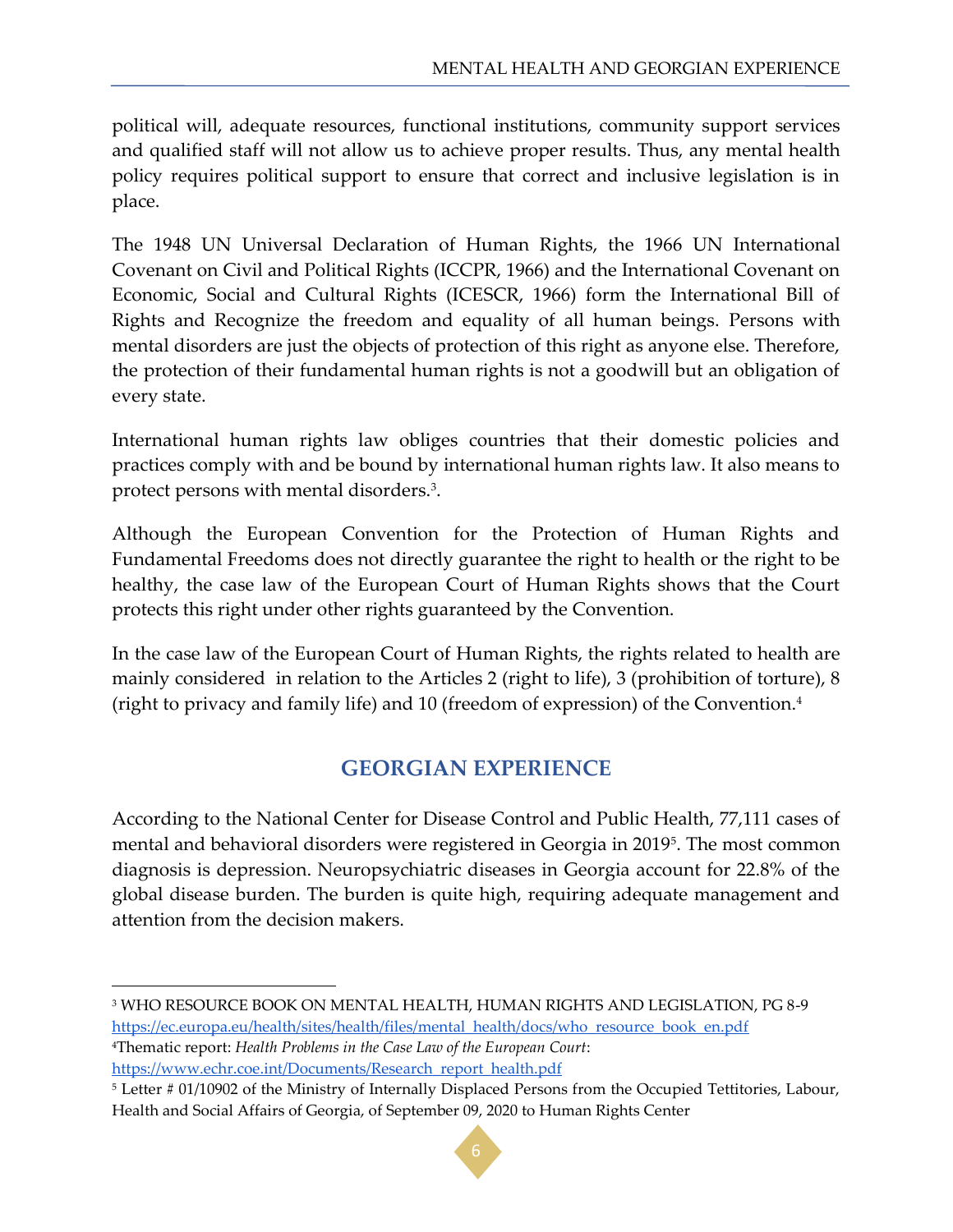According to the official data on mental health in Georgia, in 2019: The prevalence of mental disorders per 100,000 population is 2072.8 and 5,284 new cases of mental disorder were diagnosed (142.0 cases per 100,000 population).

In children aged 0-15 years, 3269 cases were registered with this diagnosis, the prevalence per 100 000 children - 414.0 (in 2016 there were 2708 children registered, and the prevalence was 432.0). New cases accounted for almost 25% of the registered number<sup>6</sup>.

According to independent experts, these data, due to the shortcomings of epidemiological surveillance over the years, remain incomplete and do not reflect the reality. According to the experts, the real numbers are at least twice as much as the official data, for example: The incidence of schizophrenia in most countries of the world ranges from 20-54 per 100,000 population, in Georgia the rate is 9.5.

Mental health, as one of the priorities of public health, is a serious challenge in many countries around the world. Health systems still fail to adequately respond to the burden of mental disorders; In this regard, there is a huge difference throughout the world between the need for treatment and the provision of necessary services: **In lowand middle-income countries, 76% to 85% of persons with severe mental disorders cannot afford the treatment. Even in high-income countries, this rate is high ranging from 35% to 50%.<sup>7</sup> .**

Awareness, stigma, insufficient resources, lack of political will is a small list of reasons that make persons with mental health problems one of the most vulnerable groups in Georgia. Under the current circumstances, many persons with similar needs remain beyond the official statistics and state aid. De-institutionalization, the protection of the human rights of patients with mental health problems, and other specific problems are still acute.

## <span id="page-6-0"></span>State Program and Concept of Mental Health

**The State Program of Mental Health Care** was launched in Georgia in 1995 and fully finances mental health services. The program includes the following services: **Community outpatient services, psychosocial rehabilitation, children's mental health,** 



<sup>6</sup>Letter # 06/3235 of the legal entity of public law L. Sakvarelidze National Center for Disease Control and Public Health of July 31, 2020 to the Human Rights Center

<sup>7</sup>see Tornicroft G. & Tanzela, M (2012) Better Mental Health Care. Tbilisi. pg. 10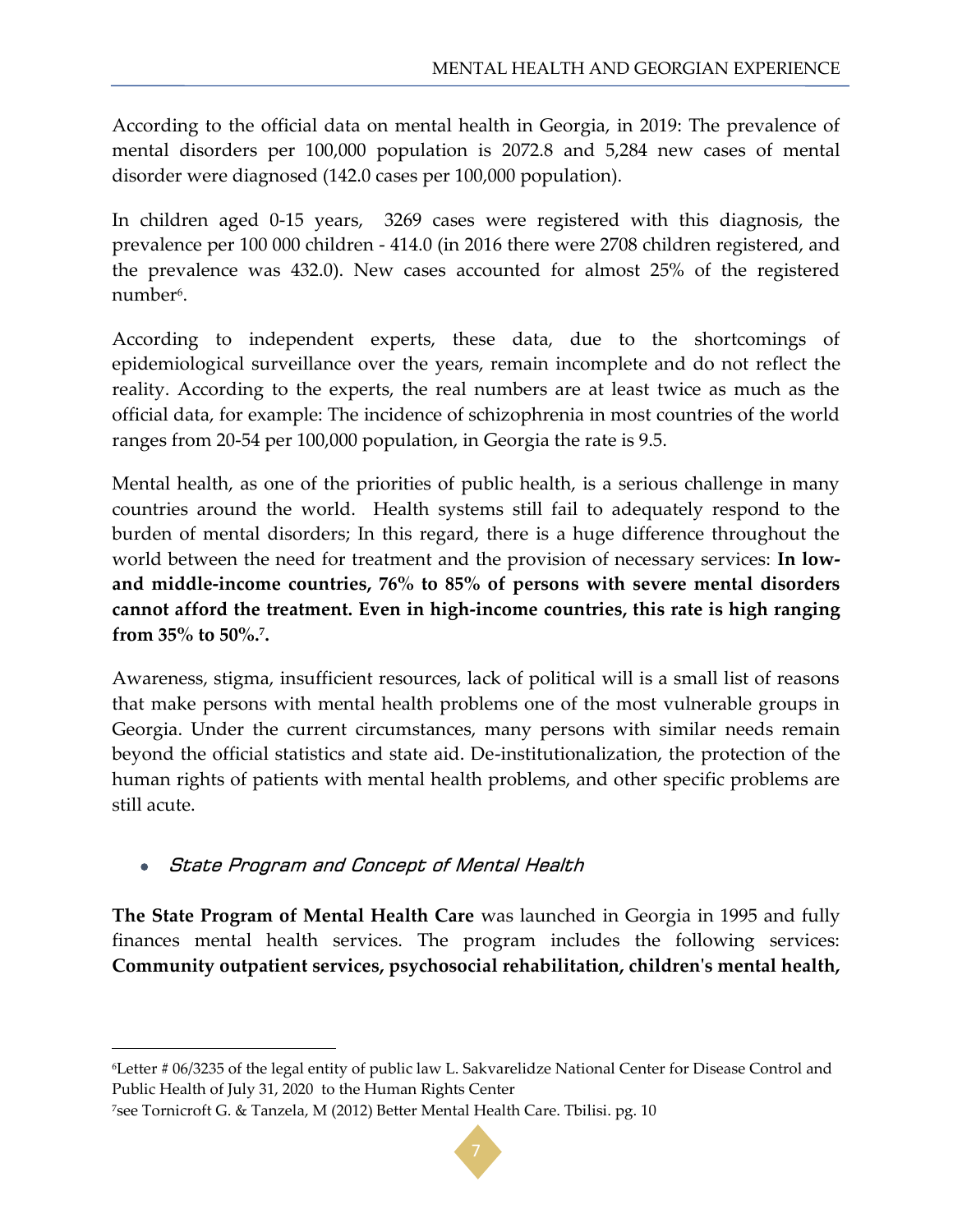#### **community-based mobile team services, inpatient services, and shelter for persons with mental disorders<sup>8</sup> .**

The UN Committee on Economic, Social and Cultural Rights clarifies that the right to health should be seen as the right to use the various facilities, goods, services and conditions necessary to achieve the highest possible standard of health. The Committee defines in concept papers how it sees the right to health (normative content), the obligations of the Member States and the recommendations for the implementation of the right to health at the national level, and the Committee acts in accordance with the definitions.

Taking into account the existing challenges and in order to respond systematically, the Parliament of Georgia adopted the State Concept Paper of Mental Health Care in 2013. The introduction to the Concept Paper states that "Georgia recognizes the importance of mental healthcare and for the first time approves the State Concept Paper for mental healthcare." This is the main document defining the state policy in the field of mental health, in the creation of which civil society organizations and human rights defenders actively participated.

According to the Concept Paper, the State recognizes the importance of mental health and the country undertakes to "provide services to persons with mental disorders by means of organizing the mental healthcare, in a less restrictive environment, as close as possible to their place of residence or home, taking into account their individual needs; further, to take the obligation to protect the rights and dignity of this person as much as possible, to ensure his/her equal, full-fledged and effective participation in public life."

The document was also important in terms of deinstitutionalization of mental health system, as the State Concept of Mental Health<sup>9</sup> provides for the following goals of the state policy in the field of mental health: *a) improving the mental health of the population; b) increase financial protection in the field of mental health; c) raising public awareness.* According to the Concept Paper, the development of mental health in Georgia over the next 10 years, shall be directed instead of isolation in large institutions, towards developing a balanced care system and the inclusion of persons with mental health problems in society.

In order to achieve the goals identified in the state concept paper, on December 31, 2014, the Government of Georgia adopted the Ordinance *On the Approval of the Strategic* 

<sup>9</sup>see the Resolution of the Parliament of Georgia on the Approval of the State Concept Paper on Mental Health:<https://matsne.gov.ge/ka/document/view/2157098?publication=0.>



<sup>8</sup>see in detail [http://ssa.gov.ge/index.php?lang\\_id=&sec\\_id=808](http://ssa.gov.ge/index.php?lang_id=&sec_id=808)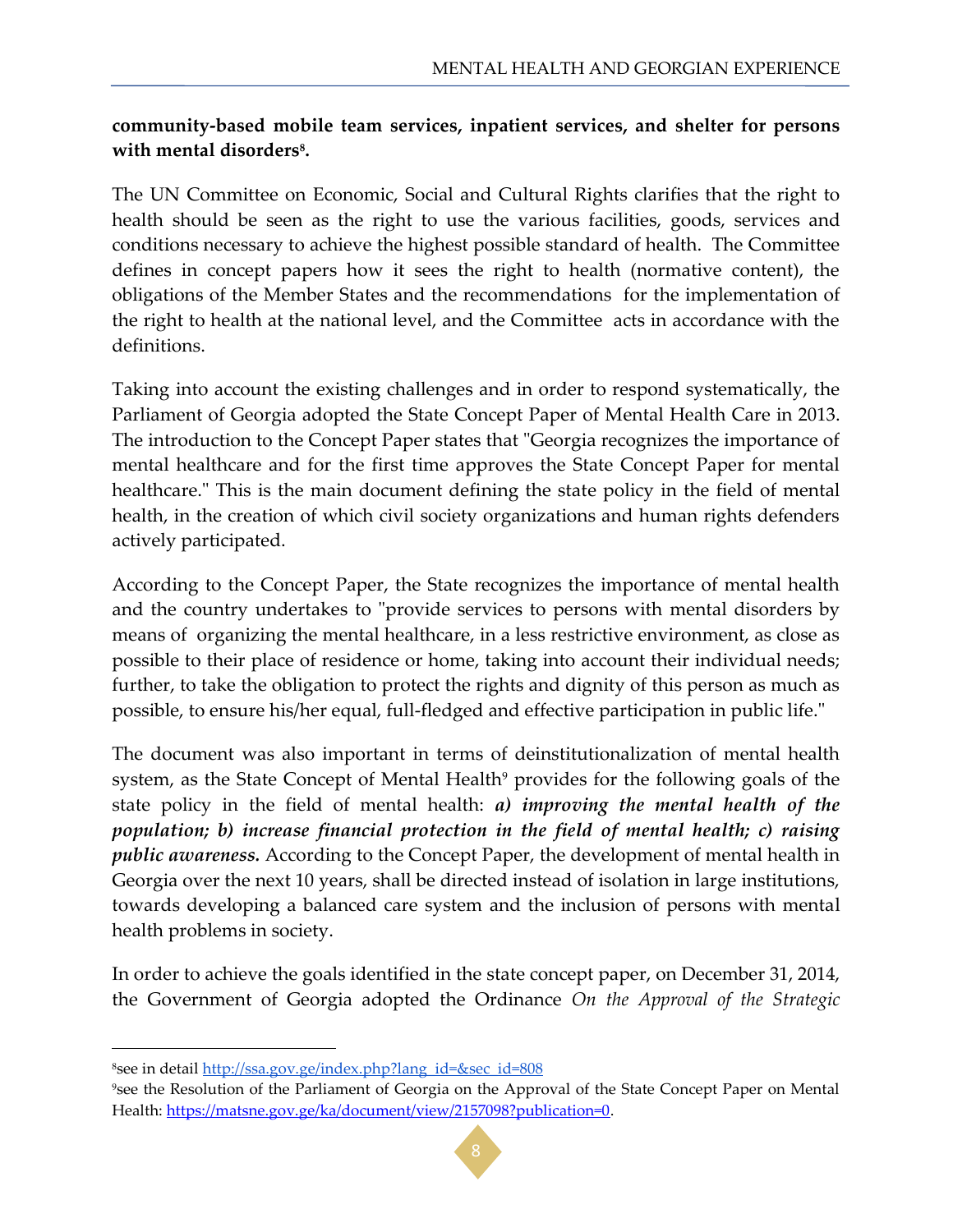*Document for Mental Health Development and the Action Plan for 2015-2020*. <sup>10</sup>, which defined the people's mental health well-being, self-determination of individuals with mental health problems, and integration into society as a vision for the future, which includes inpatient treatment in general hospitals and the development of communitybased mental health services. In order to achieve the set goal, it is necessary to carry out the following tasks: *1. Protection of human rights and respect for human dignity 2. Equality and accessibility 3. Tolerance and social inclusion.* The National Plan outlines the vision for the development of mental healthcare in the country for the next 7 years, defines the values and principles underlying the arrangement of mental health and the basic needs that are necessary for the realization of the vision for the future.

Most of the vision outlined by the State in the Concept Paper and the Action Plan including the development of community-based services, remains unfulfilled to this day. Further, instead of strengthening the integration efforts and mobilizing additional resources, the government is isolating and segregating one of the most oppressed groups, resulting in a reduction in funding for mental health services based under the governmental ordinance, and resulting in abolishment of significant part of psychiatric departments<sup>11</sup>.

On December 30, 2016, the Government issued a new Ordinance N 638 according to which from January 2017, the funding rules for so called acute patients have changed. The amended rule led to the closure of psychiatric wards operating in general hospitals. This event clearly had a negative impact on mental health reform, and through such a step on the part of the State the development of services was sharply slowed down for persons with mental health problems to be more protected from stigma on one hand and, to receive better quality services on the other hand. Following the closure of wards at general hospitals, many beneficiaries still had to turn to large psychiatric facilities which did not meet the goals of the reform. Overcrowdedness existing in large psychiatric facilities, often disrespectful and degrading treatment, inadequate environment, treatment only with medications, staff shortages, and other causes continue to leave persons with mental health problems as one of the most vulnerable groups making the risks of human rights abuses no  ${\rm less^{\scriptscriptstyle 12}}.$ 

To this date, no steps have been taken to achieve the objectives set out in the National Action Plan: *a) to promote the mental well-being of the population; b) to prevent* 

<sup>11</sup>see in detail [http://ssa.gov.ge/index.php?lang\\_id=&sec\\_id=808](http://liberali.ge/articles/view/26959/fsiqikuri-janmrtelobis-reforma-safrtkhis-qvesh)

<sup>&</sup>lt;sup>12</sup> An interview of the Human Rights Center with mental health expert Olga Kalina.



<sup>10</sup>see Ordinance №762 of the Government of Georgia from December 31, 2014, Tbilisi, *on Approval of the Strategic Document for Mental Health Development and the Action Plan for 2015-2020:* <https://matsne.gov.ge/ka/document/view/2667876?publication=0.>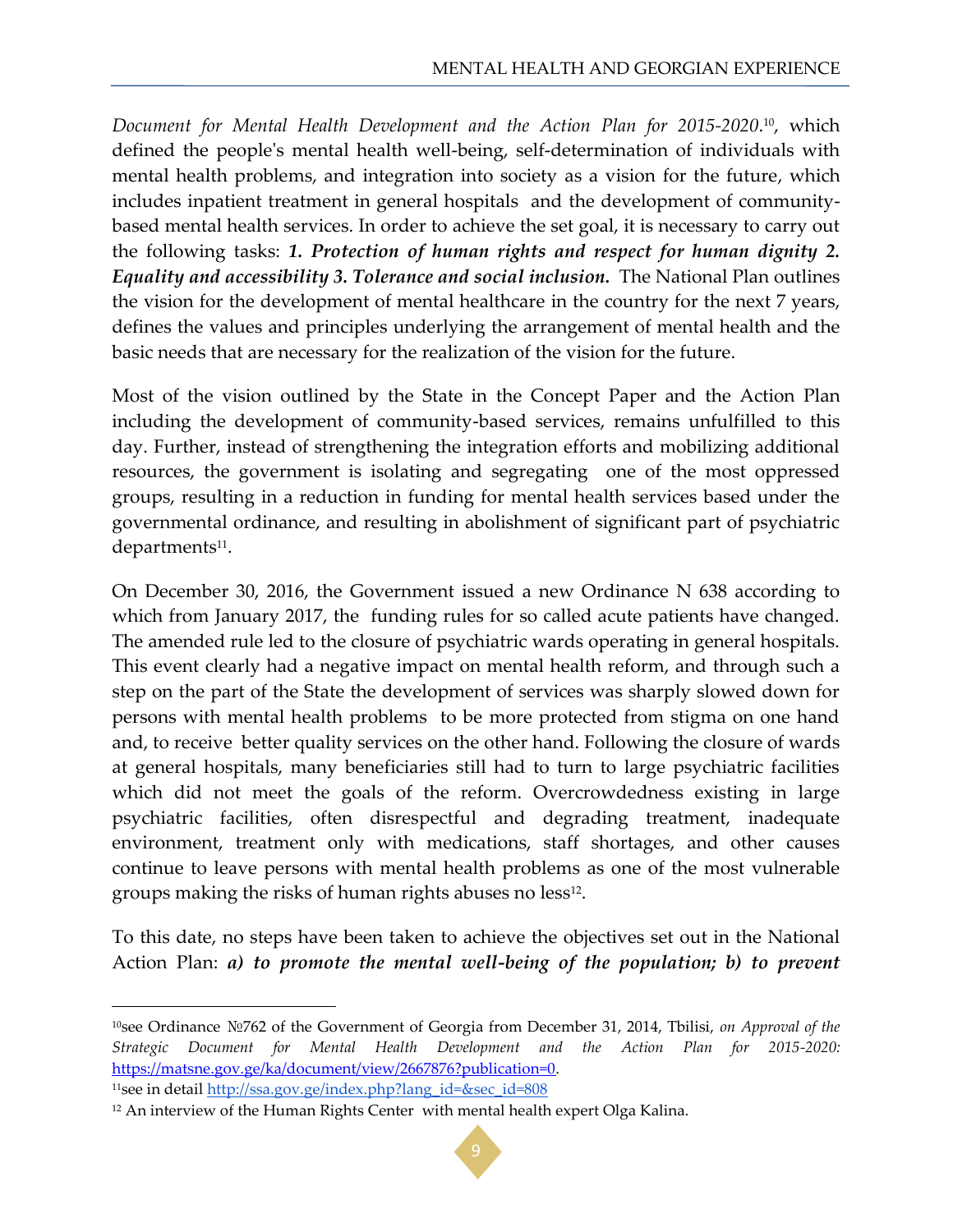# *mental disorders; c) to protect the rights of persons with mental disorders and d) reduce morbidity and mortality caused by mental disorders in Georgia.*

The monitoring conducted by the Staff of the Public Defender of the measures under *the Strategic Document for the Development of Mental Health and the Action Plan for 2015-2020* revealed<sup>13</sup> that the actual implementation of the Action Plan in due time is problematic. According to the 2018 Report of the Public Defender, certain steps have been taken in 2018. In particular, the ratio of funding for hospital and community-based services from the total program budget exceeded the intermediate target set by the Action Plan and amounted to 34% / -66% in 2018. Moreover, the number of community-based mobile teams has increased and the geographical area of their coverage has also expanded. By the end of 2019, the number of mobile teams has increased to 31. However, funding for beyond-the hospital services is still low. Furthermore, according to the Report, no steps have actually been taken to harmonize the Georgian mental health legislation with the international standards. No changes have been made to bring involuntary inpatient mental health procedures into the line with the international regulations. Informing the patient and verifying the authenticity of his/her will in the process of consenting to psychiatric treatment still remains as a challenge.

According to the same Report of the monitoring of the Public Defender, in accordance with the legal regulations and programs in force in the country, emergency medical care for patients is often not available, in particular, patients with psychotic substance abuse cannot receive the necessary services, because the narcological services are not ready to provide appropriate assistance, while the psychiatric services do not have the competence to manage these conditions. The report also highlights the fact that in the case of patients receiving inpatient psychiatric services, the problem of accessibility to somatic health services is also acute. Although some psychiatric inpatient facilities have service contracts with various healthcare professionals (GPs, surgeons, dentists, gynecologists etc.), their work schedules and the small number of patients who have received the required services during the year raise questions. The existing somatic health services in psychiatric institutions are not focused on prevention etc.

The State's response to these problems in the manner that seeks to achieve the goals set out in the National Action Plan is often a violation of the rights recognized by the Constitution of Georgia and international treaties, and a disrespect for the obligations under the international law.

l



<sup>13</sup>see Report of the Public Defender of Georgia *on the Situation of Human Rights and Freedoms in Georgia 2018*: [http://www.ombudsman.ge/res/docs/2019033019563052300.pdf.](http://www.ombudsman.ge/res/docs/2019033019563052300.pdf)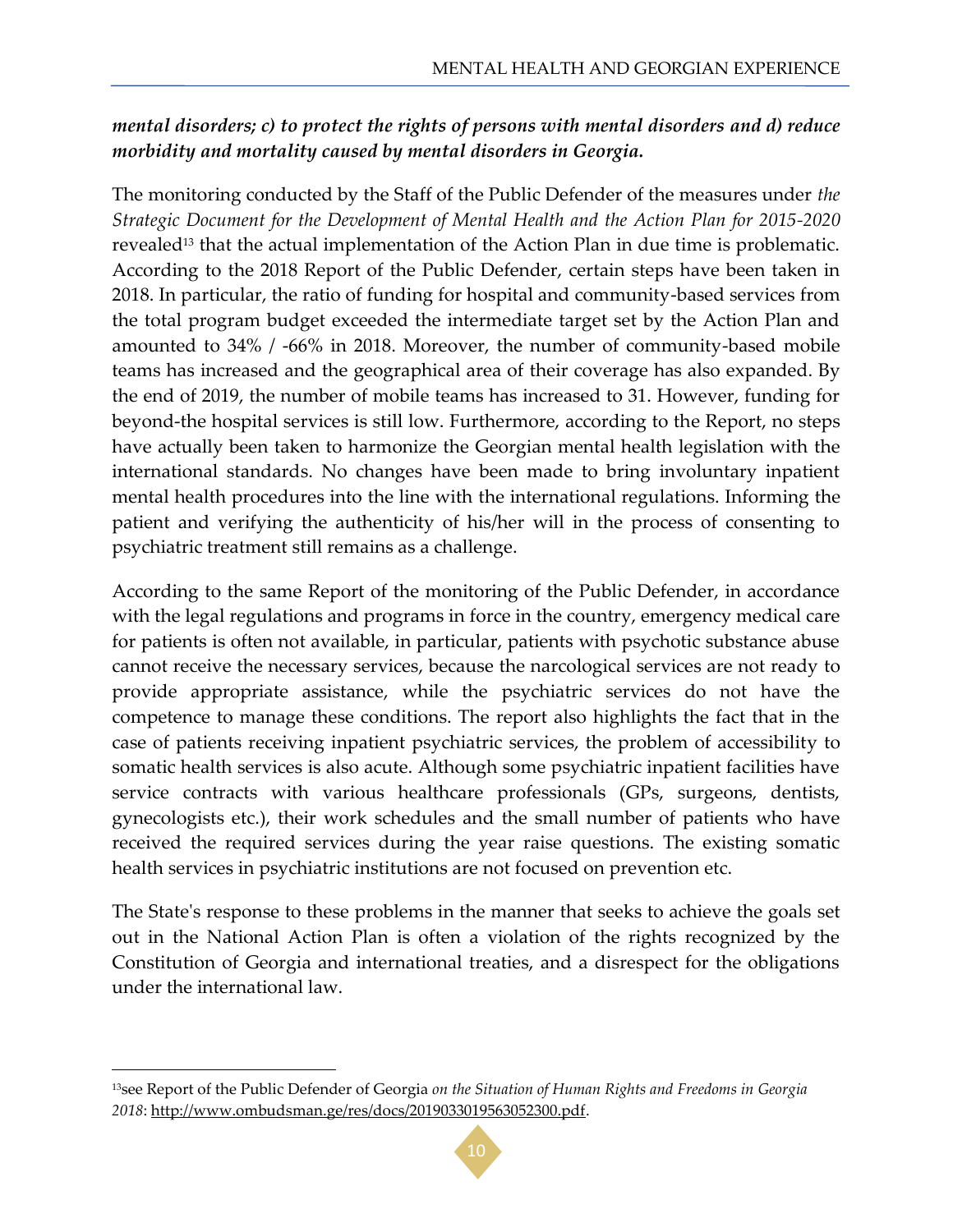#### <span id="page-10-0"></span>New Law on Social Protection of Persons with Disabilities

The discussion on the development of the rights of persons with disabilities as a specific area of social rights at the international level dates back to 1981, when the Decade of Persons with Disabilities was declared. A draft international convention was to be drafted by the General Assembly with the aim of eliminating discrimination / unequal treatment of persons with disabilities. However, no consensus was reached then, and because of this, few years later, on December 20, 1993, the UN General Assembly adopted a non-binding document of 'soft power' - *the Standard Rules on the Equalization of Opportunities for Persons with Disabilities*. In 2001, a draft of the Convention on the Rights of Persons with Disabilities was created on international level which was supported by an unprecedented number of the UN member states (177 states), despite the events preceding the adoption of the Convention and the difficulties to reach a final agreement. The Parliament of Georgia<sup>14</sup> ratified the Convention on December 26, 2013.

From the date of entry into force of the Convention (2014 April 12), it became a binding act for Georgia, with direct effect. **However, one of the major problems in ensuring a legal protection for persons with disabilities is the fact that the UN Convention on the Rights of Persons with Disabilities has been ratified in Georgia without its Optional Protocol, which precludes persons with disabilities from applying to the UN Committee on the Rights of Persons with Disabilities and to use the individual complaint mechanism.** 

It should also be noted that the first Law on Social Protection of Persons with Disabilities was adopted in Georgia long before the ratification of the UN Convention in 1995, with the aim of facilitating the implementation of the UN Standard Rules on the Equalization of Opportunities for Persons with Disabilities through its implementation. At the same time, one of the examples of strengthening the universal principle of equality is the decision of the Constitutional Court of Georgia of October 8, 2014, which made it possible to replace the full limitation of the legal capacity of an adult with the institution of 'support'.<sup>15</sup> .

Despite the efforts of the legislative, executive and judicial authorities, the reality in Georgia hardly provides the possibilities for persons with disabilities to lead

 $\overline{\phantom{a}}$ 

<https://matsne.gov.ge/ka/document/view/2334289?publication=0.>

<sup>15</sup>see Judgment №2 / 4 / 532,533 of the Constitutional Court of Georgia, *Citizens of Georgia - Irakli Kemoklidze and Davit Kharadze v. Parliament of Georgia*, Batumi, October 8, 2014. [https://matsne.gov.ge/ka/document/view/2549051#.](https://matsne.gov.ge/ka/document/view/2549051)



<sup>14</sup>see the Convention on the Rights of Persons with Disabilities: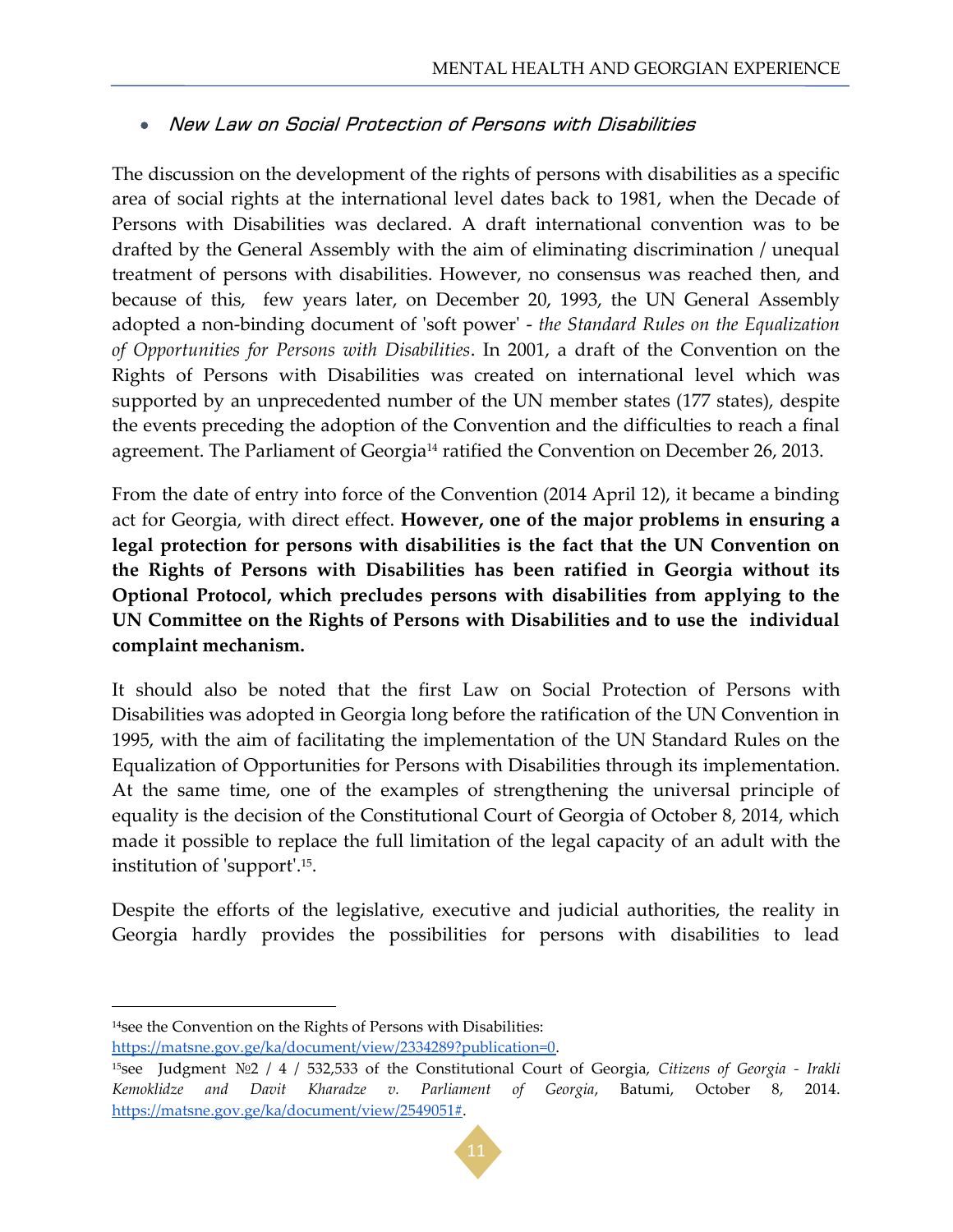independent lives as evident both by statistical<sup>16</sup> and substantial research<sup>17</sup>. To date, for persons with disabilities, regardless of the degree and type of disability, public space is largely inaccessible, incompletely accessible, or only superficially accessible.

From the moment the Convention enters into force, each of its norms is a so-called 'selfimplemented' rule and has a direct effect. This means that at the theoretical level, it is not mandatory to incorporate the norms of the Convention into the national law. However, the lack of equal opportunities and access in practice is largely due to the fact that there is no set of effective and systemic mechanisms enshrined in national law that would make practically feasible the guarantees provided for by the Convention. At the same time, in the presence of legislative and sub-legal regulations, these documents are unsystematized and fail to provide equal opportunities for persons with disabilities in different areas of public life.

On July 14, 2020, a new Law was adopted on Social Protection of Persons with Disabilities<sup>18</sup>. The preamble to the Law stipulates that the state promotes the realization of the rights and fundamental freedoms of persons with disabilities. Further, the Law ensures the protection of their inherent personal dignity and in this process acts in accordance with the Constitution of Georgia, the UN Convention on the Rights of Persons with Disabilities, universally recognized human rights, the norms of the international law and legislative and subordinate normative acts of Georgia. Despite a similar record and international commitments, the new Law fails to meet the obligations under the UN Convention. Moreover, the government failed to ensure the effective involvement of persons with disabilities in the development of the Law. Furthermore, the comments submitted with regard the draft law were reflected in the draft and eventually in the adopted Law in minimal terms. Particularly problematic in this regard is the declarative nature of the draft law, which does not provide for the particular standards of rights and for the effective mechanisms for the implementation of the Convention. Although the Law introduces some positive novelties, it still does not change the legal status of persons with disabilities and, in some cases, sets a lower standard than the Convention, including with regard to social rights. One of the major problems is the fact that the law does not address the most pressing issues in the



<sup>16</sup>see *Statistical Analysis of Various Data on Persons with Disabilities*, Information Development Institute: https://idfi.ge/ge/data\_analysis%20\_on\_persons\_with\_disabilities\_living\_in\_georgia.

<sup>&</sup>lt;sup>17</sup>see Special Report of the Public Defender of Georgia on the Legal Status of Persons with Disabilities, 2017: [http://www.ombudsman.ge/ge/reports/specialuri-angarishebi/shezgudulishesadzleblobis-mqone](http://www.ombudsman.ge/ge/reports/specialuri-angarishebi/shezgudulishesadzleblobis-mqone-pirta-uflebrivi-mdgomareoba1.page.)[pirta-uflebrivi-mdgomareoba1.page.](http://www.ombudsman.ge/ge/reports/specialuri-angarishebi/shezgudulishesadzleblobis-mqone-pirta-uflebrivi-mdgomareoba1.page.)

<sup>18</sup>see the Law of Georgia *on Social Protection of Persons with Disabilities*: [https://matsne.gov.ge/ka/document/view/30316?publication=11.](https://matsne.gov.ge/ka/document/view/30316?publication=11)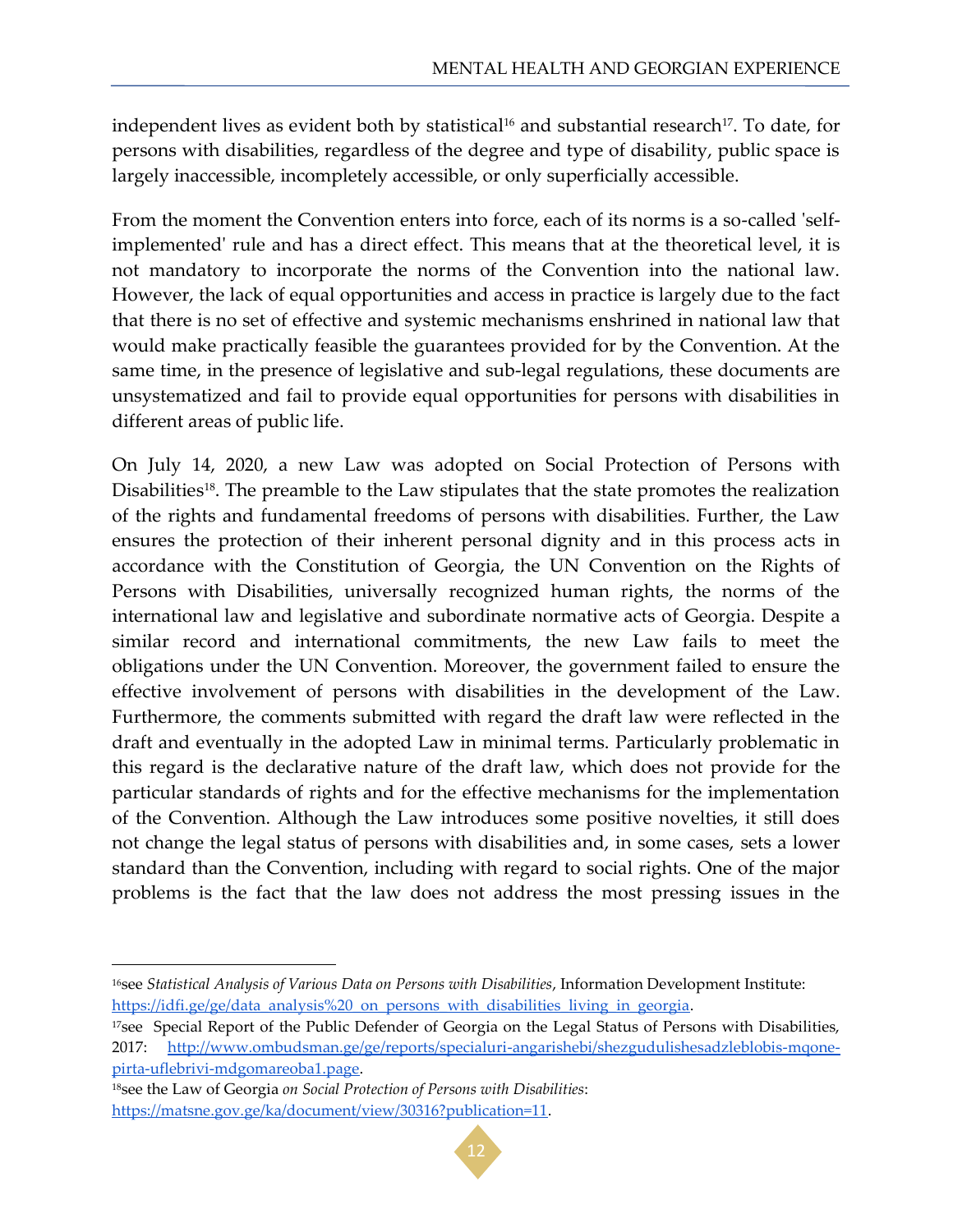country - mental health issues, including the need for the deinstitutionalization and for the legal capacity reforms.

The positive novelty of the new Law is the institute of the status of special plaintiff and the powers with regard the protection of the rights of persons with disabilities. As the main guarantee for the protection of all other rights of persons with disabilities is the administration of fair justice, according to the Law, even in the absence of immediate and direct harm, the organizations with a status of special plaintiff will be able to protect the rights of persons with disabilities in administrative and civil cases without having been assigned as legal representatives. The introduction of this institute is also aimed at developing the case law in this area, which will promote uniformity of enforcement in governance and service areas and lead to creation of equal opportunities in different directions.

# **STIGMA AND DISCRIMINATION**

<span id="page-12-0"></span>Mental disorders and mental health problems are as common in Georgia as in other parts of the world. It is one of the factors contributing to death, disability, economic backwardness and poverty. The morbidity of the adult part of the population also affects the intellectual and emotional background of future generations. According to the Concept Paper of mental health, "the difference caused by mental disorder is a common occurrence and it cannot become a source of discomfort and discrimination in human relations."<sup>19</sup>

One of the major challenges in Georgia is the low level of public awareness about mental health, which complicates the lives of persons with similar problems and their family members and their struggles. Along with this challenge, the number of persons with mental health problems keeps increasing by years. These persons face many challenges and problems, including particularly acute low quality services, the problem of geographical access to relevant services, stigma and discrimination by the public, and the inability to be integrated into society in general. The attitude of the society towards persons with such problems is often sharply negative. It can be said that there is still no common experience in the Georgian society to view such problems correctly, due to



<sup>&</sup>lt;sup>19</sup>see Resolution of the Parliament of Georgia on the Approval of the State Concept Paper on Mental Healt[h:https://bit.ly/2Px6MgW.](https://bit.ly/2Px6MgW)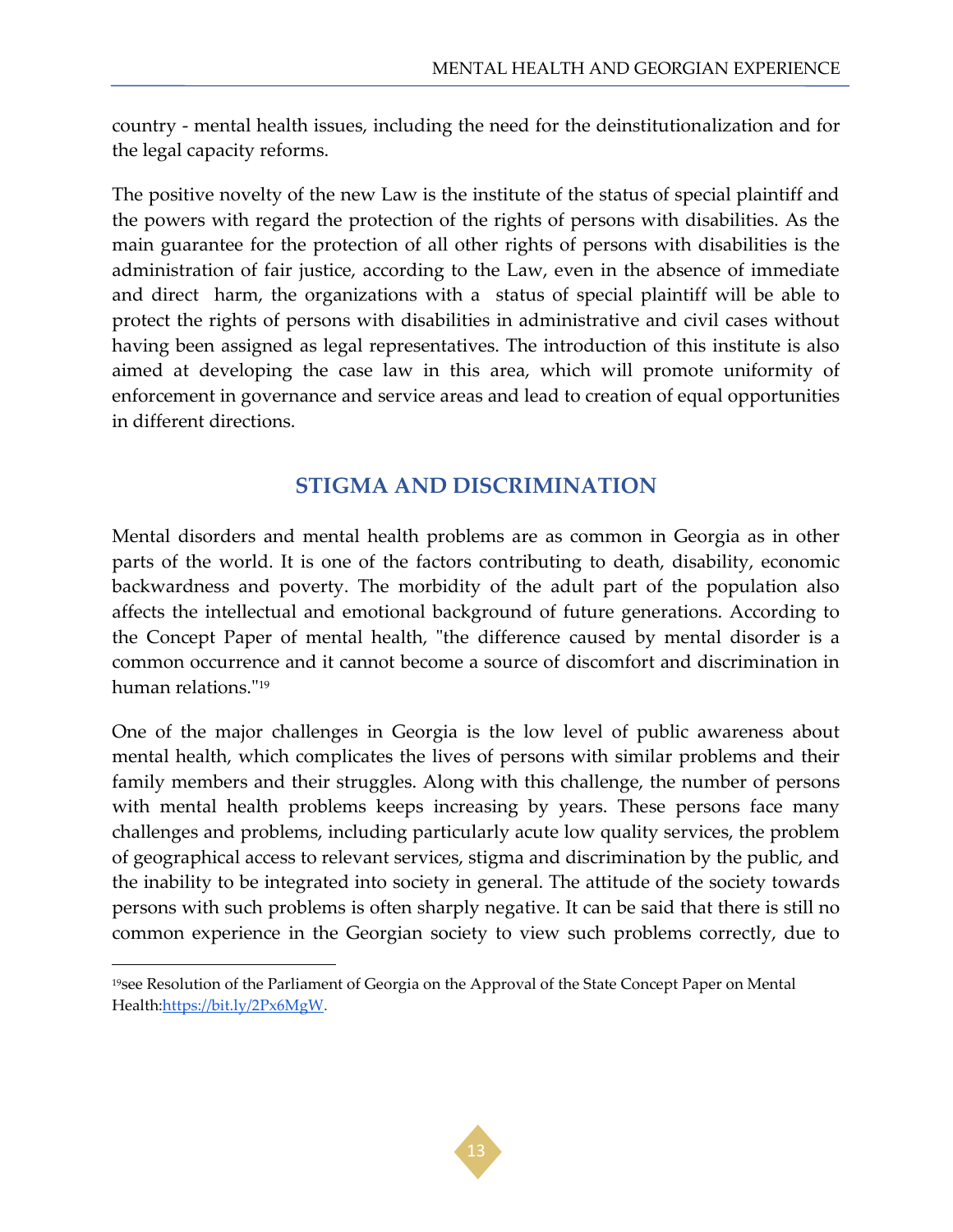which persons with mental health problems become victims of discrimination and exclusion.

It is true that funding for mental health in Georgia is increasing every year, but the existing finances do not cover the costs of quality services. Moreover, funding for beyond the hospital services is low. Funding for inpatient services remains a priority for the State, and funds for community-based services and psycho-social rehabilitation are scarce.

There are different types of stigma attached to persons with mental disorders and mental health problems. Stigma can be directed at:

**a) persons with mental health problems and their family members.** In many cases, the attitude of the public towards s persons with mental health problems is stereotypic. Most people have some sort of fear towards persons with mental health problems. However, a certain part of the society expresses pity for them, which is as irritating as an ignorance. Consequently, these persons are so called victims of positive discrimination. They often are neglected by their families, losing social ties and are excluded from the society.

b) Self-stigmatization is one of the most acute problems for persons with mental health problems and mental disorders, that is why the persons often refuse to receive necessary and essential medical services. As a result of the stigmatization of individuals with such problems by the society and their family members, the stigma is often internalized formed into a self-stigma . In such cases, the person or his family member, especially the parents, develops a feeling of shame or guilt.

**c) Stigmatization of specialists / professionals of the field of psychiatry.** According to the opinion of the experts in the field, due to lack of information and stigma, it is quite common practice when a family member does not turn to a psychiatrist for help in case of suspicion of mental problems. Moreover, unfortunately there is a prevailing opinion in the society that the treatment by a psychiatrist leads to worse results, which ends up with detrimental consequences for the persons with ill health.

Furthermore, , according to psychiatrists, representatives of the judiciary, human rights defenders, media / journalists, medical and other representatives have misconceptions about mental disorders and psychiatry in general, and like the public, they are as well influenced by common stereotypes.

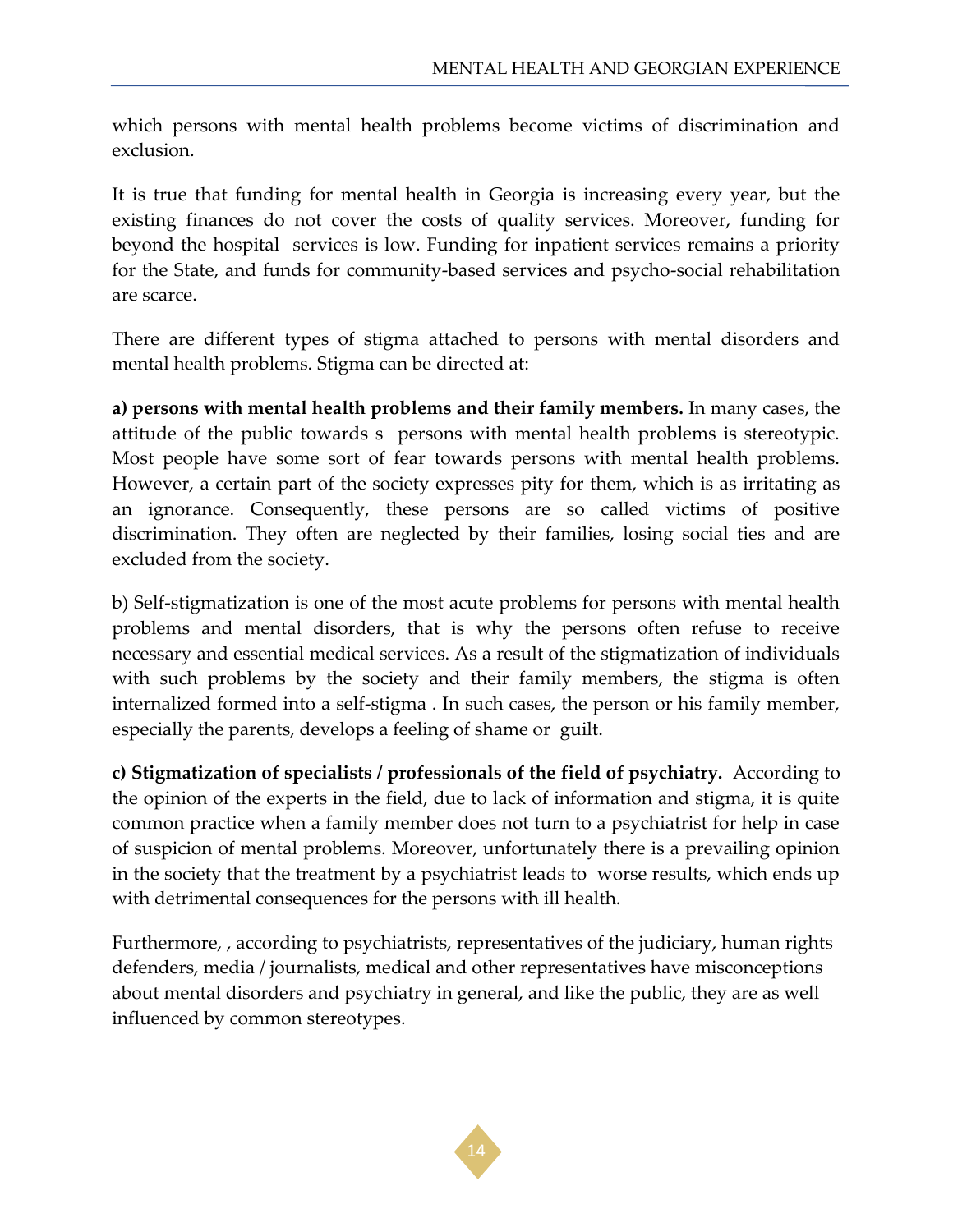#### <span id="page-14-0"></span>Media/Journalists

 $\overline{\phantom{a}}$ 

The media plays a major role in educating the public, which in turn helps to get rid society of stereotypes hence to properly see the needs of people with mental health problems. In the past years, the interest of media representatives has especially increased towards persons with mental disorders and mental health problems, but the stories prepared on this topic are mostly one-sided. The issues of the psychiatrists are not covered. The issues are covered only from the point of view of human rights defenders and based on the information provided by them.<sup>20</sup> It is also problematic that even journalists who are actively working on these issues in the print media or are covering on TV the current situation are not specialists in the relevant field and do not have enough experience, and / or are not sensitive enough. Incorrectly provided information creates not only social stereotypes, but also helps to develop 'self-stigma' in persons with mental health problems. After each incompetent / negative information covered in media, they experience feelings of exclusion, deepening depression and suicidal thoughts. And the motivation to be employed or even to volunteer rapidly decreases. Moreover, as a result of misreporting stories, the chances of stigmatization and discrimination from the public increase, forcing these people to refuse or prematurely terminate the necessary treatment. And this, in turn, causes the symptoms to recur.

## <span id="page-14-1"></span>**PSYCHO-SOCIAL NEEDS OF THE ACCUSED / CONVICTED**

The mental illness and disorders in the world is particularly high among the so called prison population under the conditions of restriction of freedom<sup>21</sup>. The disproportionately high rate of mental disorder in detention facilities is due to a variety of factors. These include existing stereotypes and stigmas associated with mental illness, general intolerance of the public to difficult and disturbing behaviors, ignorance of the problems, lack of necessary resources, and so on.

Often, the condition of such persons deteriorates irreversibly after the imprisonment, due to the stress that accompanies prison conditions in general. Furthermore, it is not

<sup>21</sup> See Brinded PM et al. Prevalence of psychiatric disorders in New Zealand prisons: a national study. Australia and New Zealand Journal of Psychiatry. 2001.08.20. Brugha T et al. Psychosis in the community and in prisons: a report from the British National Survey of psychiatric morbidity. American Journal of Psychiatry. 2005;162:774-80. Holley HL, Arboleda-Flórez J, Love E. Lifetime prevalence of prior suicide attempts in a remanded population and relationship to current mental illness. International journal of offender therapy and comparative criminology, 1995, 39(3): 190-209.



<sup>&</sup>lt;sup>20</sup> Qualitative research to promote mental health in the framework of the 2016 state program component of the Health Promotion (Health Promotion and Strengthening Component).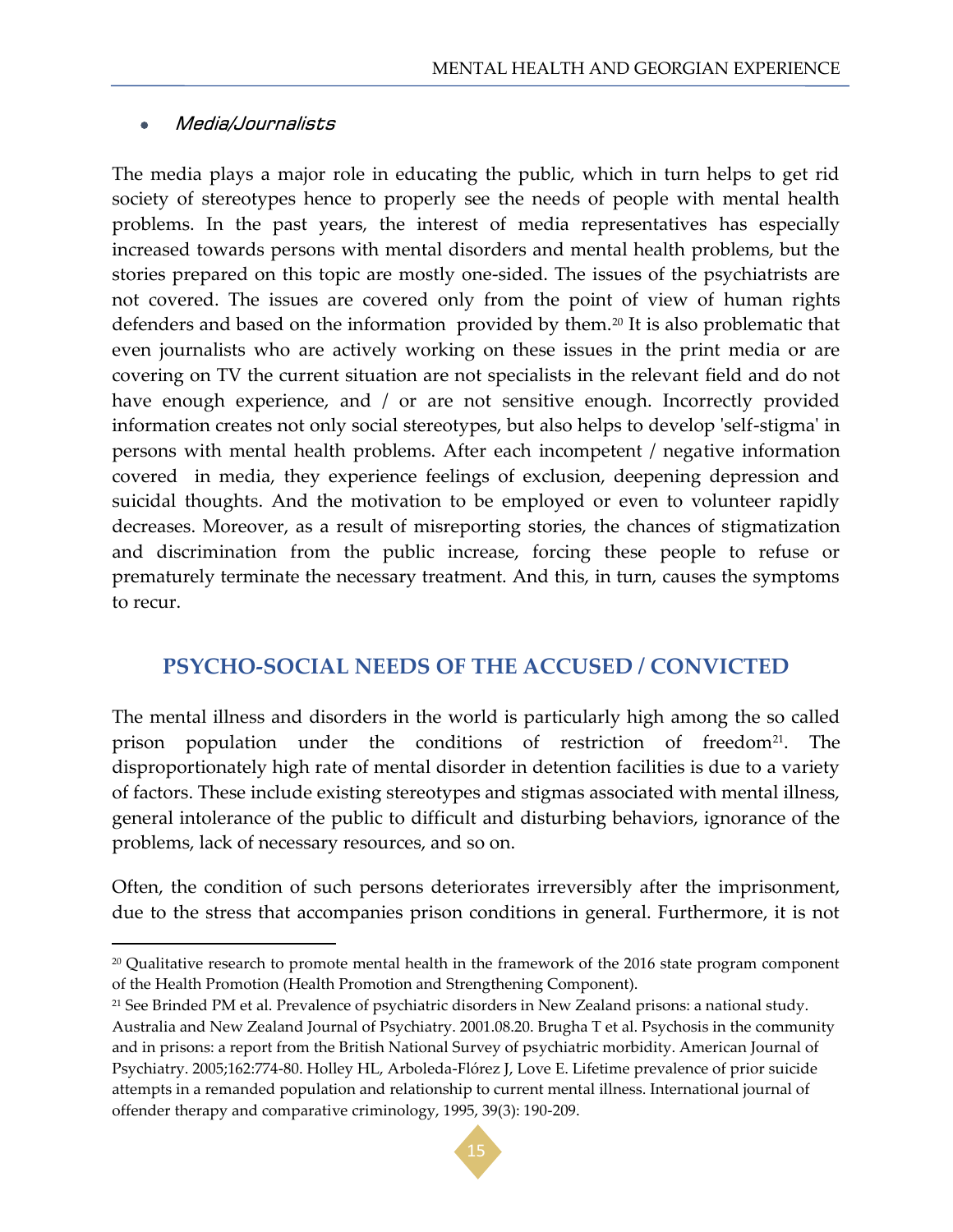uncommon for a person to develop mental disorders in prison, which can be caused by the situation in the facility, the torture of a prisoner and the violation of his / her other rights.

Imprisonment, by its very nature, is an unfavorable environment for mental health. However, even in these circumstances, it is necessary to ensure the minimum standard required for the protection of human rights, which should help to reduce the negative effects. In practice, difficult prison conditions, overcrowdedness, violent practices of various forms, forced loneliness or vice versa, lack of confidentiality and personal space, isolation from social ties, lack of faith and fear of the future, lack of proper health services (including mental health) may serve as factors for deteriorating mental health.

The detection, prevention and appropriate treatment of mental disorders, along with mental health promotion measures, should be part of the public health goals and at the same time a central aspect of good management of prison facilities.

Recommendations developed by the World Health Organization and the Red Cross highlight the need to diversify mental health policies in prisons, and the advantages of using a special needs-tailored approach to different groups<sup>22</sup>. Together with other groups, special attention should be paid to women, juveniles and foreigner convicted / accused persons.

#### <span id="page-15-0"></span>Women prisoners

 $\overline{\phantom{a}}$ 

Different studies show that the prevalence of poor mental health among female prisoners is much higher as compared to the general prison population<sup>23</sup>. Moreover, female prisoners have higher rates of traumatic experience for example of sexual violence etc.

Furthermore, women may have played a major role in the upbringing of their own children, and imprisonment, which often separates mother from a child, may present additional difficulties for the mental state of female prisoners.

[https://www.euro.who.int/\\_\\_data/assets/pdf\\_file/0005/249188/Prisons-and-Health.pdf](https://www.euro.who.int/__data/assets/pdf_file/0005/249188/Prisons-and-Health.pdf)

<sup>23</sup>Graham Durcan, Jan Cees Zwemstra, *Prisons and Health*, Chapter 11 - Prisoners and Mental Health, p. 92



<sup>22</sup>see. WHO Regional Office for Europe - *Prisons and Health*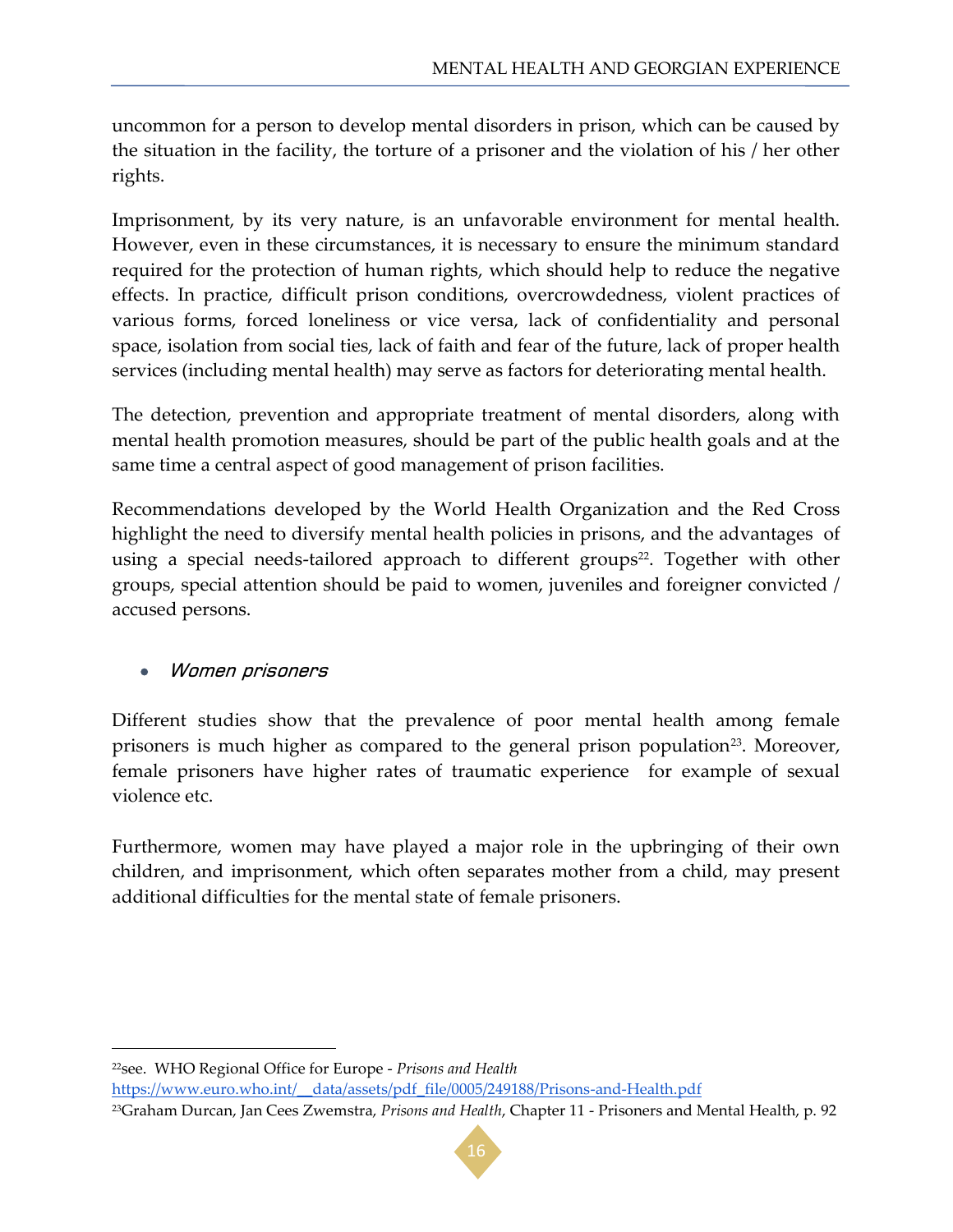#### <span id="page-16-0"></span>Juveniles and young prisoners

The obligation to pay special attention to juveniles and young people in detention facilities is also enshrined in the United Nations Convention on the Rights of the Child<sup>24</sup>, which imposes special obligations on the contracting countries, including Georgia. In particular, Article 40 of the Convention regulates the issues of juvenile justice, while Article 25 creates an obligation to protect children in foster care, including juveniles in detention. All other provisions of the Convention also apply to the protection of juveniles in detention. Irrespective of the conditions of deprivation or restriction of liberty, the Convention obliges the State and the prison administration to observe all the obligations under the Convention even in such conditions<sup>25</sup>.

Detection of mental health problems in children and adolescents often takes place in different manner than in adults, which is very important to consider when treating them or during any kind of intervention. This also refers to those in detention who are legally considered adults (persons aged 18-21) but have special needs. For the purposes of mental health care, it is often crucial to know the needs of specific groups and their characteristics and to take them into account when carrying out interventions.

#### <span id="page-16-1"></span>Prisoners with foreign and different cultural backgrounds

Prisoners who are originally from another country or culture, for a variety of reasons (including linguistic, religious, visual, and other peculiarities), may be more isolated than under the conditions of conventional detention. It may also negatively affect their re-socialization process with the community, which in turn may present additional difficulties for mental health. If possible, international prisoners should be transferred to facilities in their home countries in accordance with international standards.

Mental health awareness and patient communication language may differ depending on the cultural background. Moreover, as a rule, stigmas and stereotypes towards mental health are manifested differently in different countries and cultures. For the purposes of mental health, correct and timely diagnosis and derived from that planned treatment are of particular importance. In accordance with the recommendation of the

<sup>&</sup>lt;sup>25</sup> Convention on the Rights of the Child. General Comment No. 10 (2007). Children's rights in juvenile justice. Geneva, United Nations, 2007 (http://www2.ohchr.org/english/bodies/crc/docs/ CRC.C.GC.10.pdf, accessed 27 November 2013).



<sup>24</sup> Convention on the Rights of the Child. Geneva, High Commissioner for Human Rights, 1989 (United Nations General Assembly resolution 44/25, 2 September 1990)

<sup>(</sup>http://www.ohchr.org/EN/ProfessionalInterest/ Pages/CRC.aspx, accessed 15 November 2013)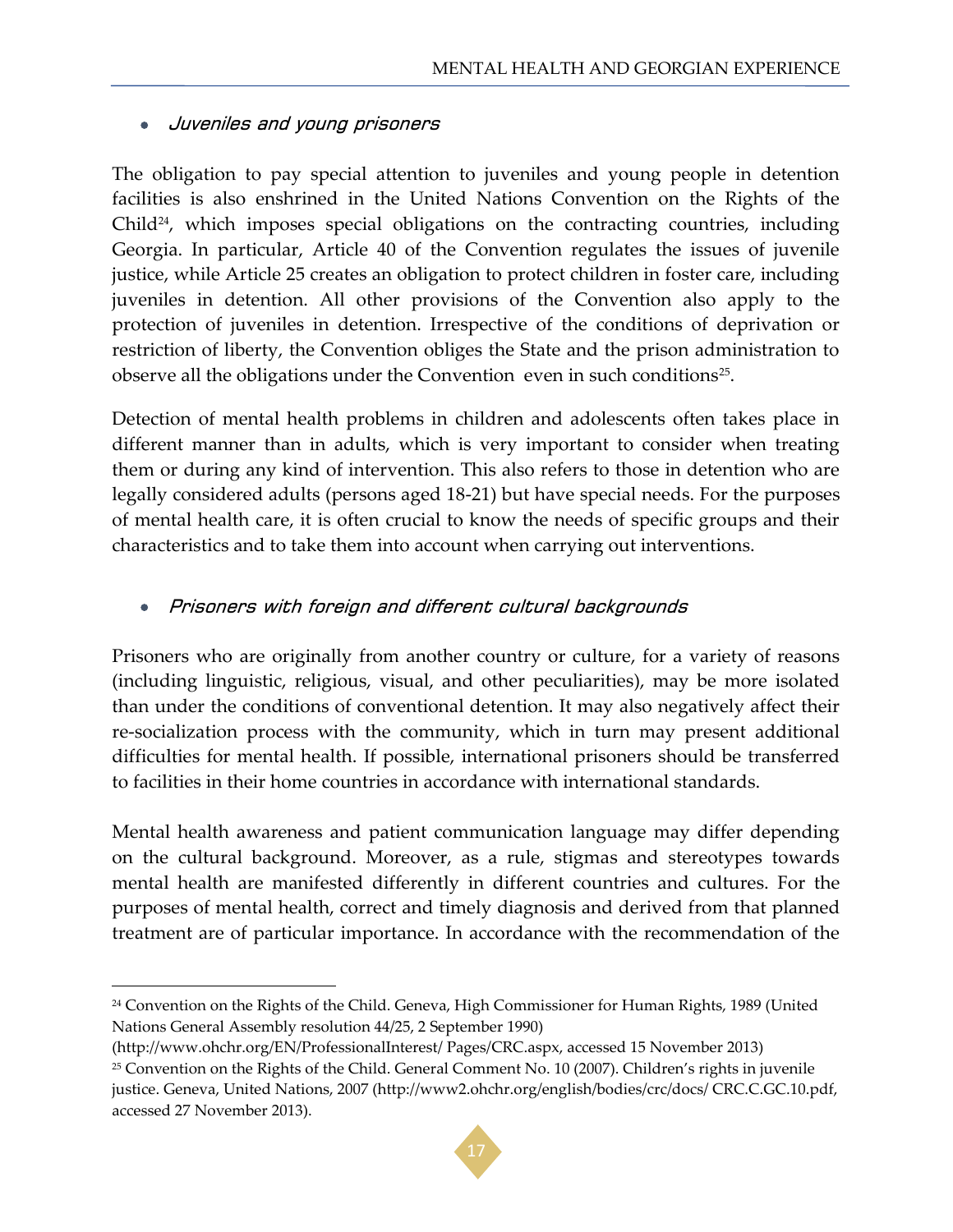<span id="page-17-0"></span>UN Committee against Torture, in such circumstances, prisoners and the prison hospital administration should be provided with timely and professional translation $^{\rm 26}.$ 

# **TRAGIC OUTCOMES - HUMAN RIGHTS CENTER CASE REVIEW**

The severity of the problem caused by the lack of such outpatient mental health services as community-based and outpatient services is once again confirmed by the murder of 13-year-old G.I. on February 10, 2019. Human Rights Center became involved in the case in March 2019 and still defends the interests of the victim's asignee.

According to the investigation, on February 9, 2019, one day before the incident, V.I. and his relatives contacted the Center for Mental Health and Drug Prevention for medical assistance. Due to the sharp and visible deterioration of the patient's mental health, V.I.'s friends and family members had to call emergency medical aid and the patient was transferred to Rustavi at so-called Azoti Clinic. Family members informed the doctors about the patient's symptoms. According to the clinic, an initial medical report was drawn up about the patient's health condition. Based on the information obtained, the patient was given the probable diagnosis at the same clinic - mental and behavioral disorders caused by taking cannabinoids, acute intoxication. Diagnosis under code F12.

Later, during the investigative actions, psychotropic drugs were found at V.I.'s home. The accused had severe depression 2 weeks prior the murder. He felt helpless and asked for treatment.

V. I.'s friends mention in private conversations that he did not leave his apartment at all for about 10 days before the incident. Had hallucinations, often remarked that he was being watched, and wanted to take the law in his own hands.

According to the initial medical report of the Azoti Clinic and taking into account the existing legislation, drug addiction is not subject to forced treatment (unlike mental health problems) and there are no available and quality services even if the patient wishes to get a treatment. V.I. was referred for mental health and drug prevention center. In psychiatry, where there are acute cases, where the patient is so abusive that



<sup>26</sup> Committee for the Prevention of Torture and Inhuman or Degrading Treatment or Punishment. Foreign Prisoners: the CPT Standards. 17th Council of Europe Conference of Directors of Prison Administration (Rome, 22–24 November 2012). Presentation by Latif Hüseynov, President of the European Committee for the Prevention of Torture and Inhuman or Degrading Treatment or Punishment (CPT) (http://www. coe.int/t/DGHL/STANDARDSETTING/PRISONS/ Conference\_17\_en\_files/Foreign%20prisoners%20 - %20the%20CPT%20standards%20(2).pdf, accessed 28 November 2013).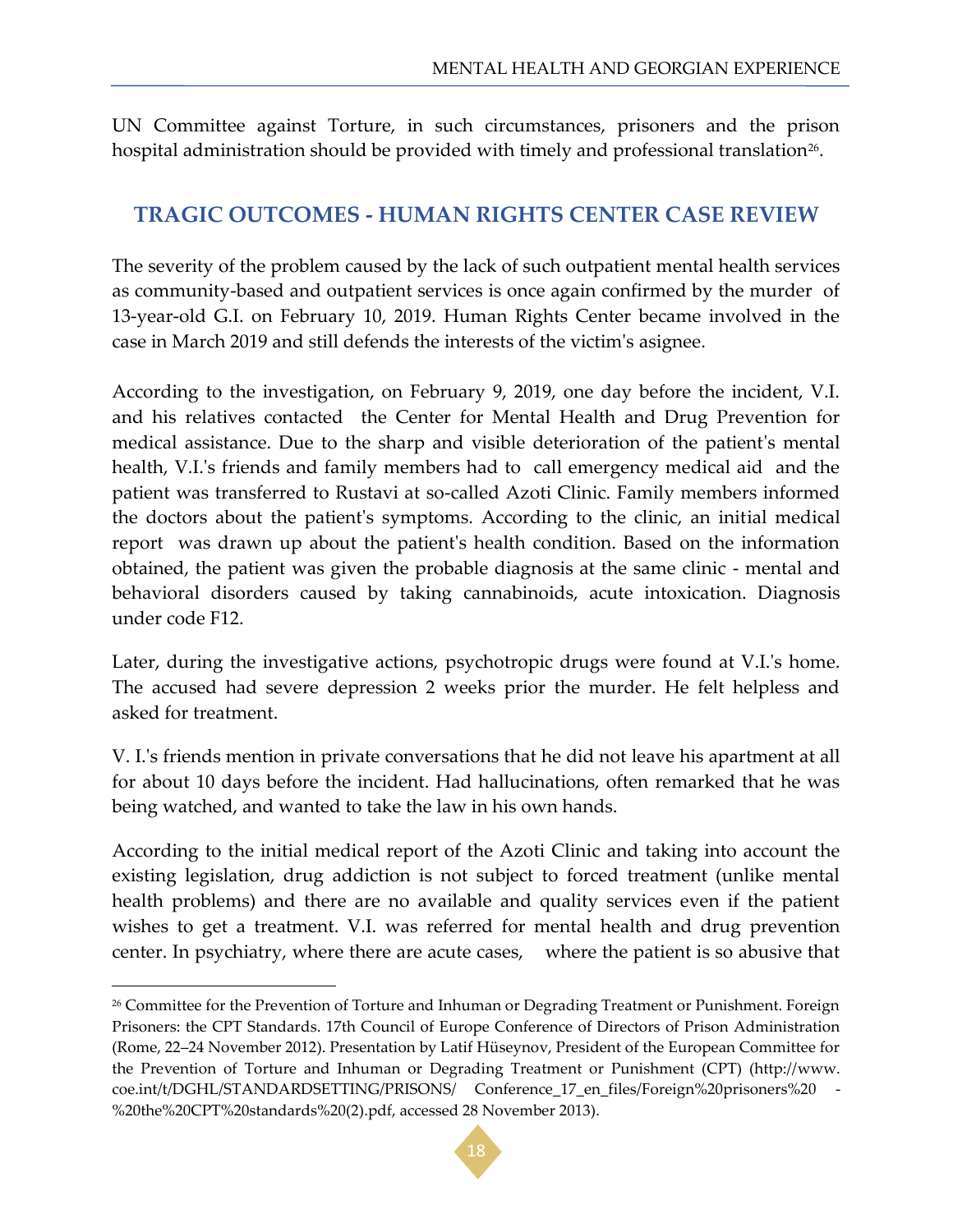he or she is unable to respond to his or her own behavior and poses some danger to himself or to society, there is a mandatory treatment mechanism. Both doctors and a specially trained judge are involved in resolving such a case, who decides on the mandatory character of the treatment, determines the duration of treatment together with the doctors and so on. There is no similar mechanism in relation to a narcological patient who is in the same condition having a psychotic episode. In such cases, if the patient does not want to be treated voluntarily, there is no mechanism for making him/her committed for treatment. As a result, the patient remains beyond the State's and medical supervision, and the potential risks of both self-harm and harm to society grow sharply.

This case is a so-called dual diagnosis of an acute problem in the process of treating persons and this shows us the inconsistent and different regulations in the fields of psychiatry and narcology.

After staying at Azoti Clinic in Rustavi, the patient was referred to the Center for Mental Health and Drug Prevention where the accompanying persons requested onduty psychiatrist T.A. to examine V.I. and place him to the inpatient setting. In his turn, the doctor on duty took less than a minute to assess the patient's health and decided not to leave the patient in the clinic, despite the fact that the V.I was transferred there on the recommendation of the Prevention Center and doctors of Rustavi clinic. As a result, V.I had to leave the medical facility and move home.

Later psychiatric examination revealed that the patient had a mental disorder - epileptic psychosis and there was a risk that he would either harm himself and/or others. Therefore, for the doctor, the mental state of the person should have been perceivable by the first examination, especially when the initial medical report from the so-called Azoti Clinic were available as well as the recommendation of the doctors from the Prevention Center and Rustavi Clinic.

The National Recommendation (Guideline) for the Clinical Practice for the Treatment and Management of Schizophrenia  $27$  in adults defines how the mental status and clinical-psychological assessment of patients should take place which was ignored in given case. The doctor has not defined the possible risks - whether the patient was dangerous to himself or those around him. Although, there are no well-established criteria for this, but the standards used by the guideline for post-crime assessment

 $\overline{a}$ 



<sup>27</sup> Approved by Order N01-151 / ო of the Minister of Labor, Health and Social Affairs of Georgia of July 24, 2013. see more in detail:

<https://www.moh.gov.ge/uploads/guidelines/2017/06/02/027a1faa4884f16b6046d141805f7e09.pdf>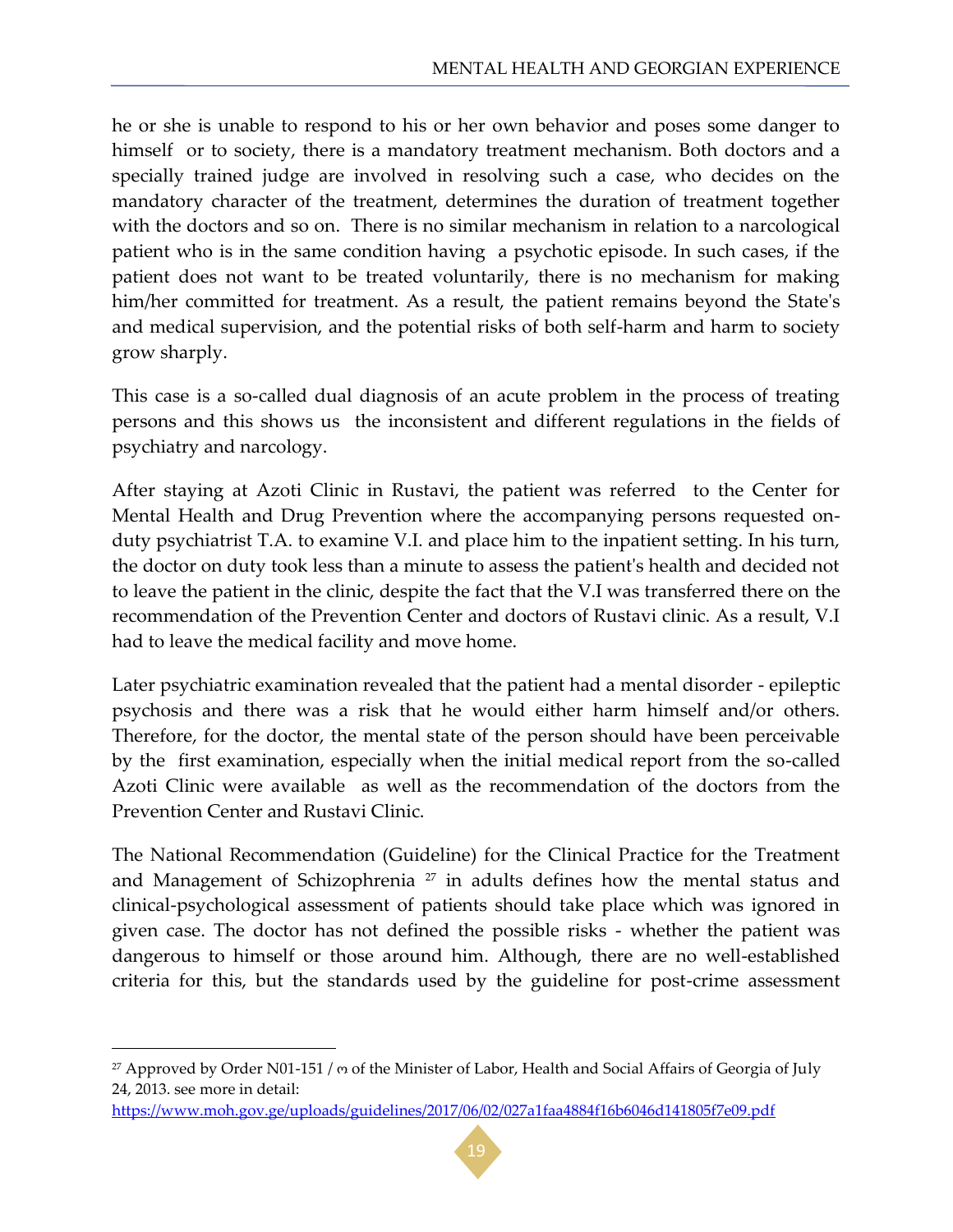should have been used for preventive purposes, especially when the patient had a double conviction record in the past<sup>28</sup>.

According to the Guideline, in each specific case, the existing materials about the past crimes committed by the patient are examined as well as the circumstances in which the crime was committed. During the analysis of the information, the following key points should be taken into account: Whether or one definite pattern of behavior is revealed; What factors provoked the violent acts committed in the past; Is it possible a similar situation to take place in the future that would lead to the same actions; Are there any clear signs that the patient wants to change their own behavior; Is there any expectation of achieving the desired result by the treatment. Clearly, the doctor could not learn all of these and analyze the information in less than 1 minute.

It is noteworthy that V.I. has mental problems after the severe psychological trauma he endured as a child. He was given a status of person with disabilities since 2000, in accordance with the legislation in force.

Moreover, there is his medical history in the criminal case file of V.I.. There are numerous pieces of evidence that he had a mental disorder caused by epilepsy; numerous reports from the Rustavi Psychiatric Hospital report that he had been registered in this medical institution for years and was constantly receiving medications.

On the morning of February 10, 2019, on the second day after leaving the center and returning to his home, V.I. asked his father by using the physical force to leave the house as V.I. wanted to have a private conversation with his teenage nephew (G.I.) Leaving the house, V.I.'s father turned to the neighbors for help and explained that his son had become once again aggressive and asked them to help to deal with him.

On their way back, they found the door of the house locked from the inside and the voice of 13-year-old G.I. was heard asking for help. Neighbors immediately called a patrol police for help. Speaking to lawyers of the Human Rights Center, several witnesses noted that after police officers arrived at the scene, the victim's voice was still heard calling for help. Moreover, they immediately explained the situation to the police officers, who were at the scene and also provided information about the mental state of V.I. and his previous convictions.

Nevertheless, the patrol crew who arrived at the scene refused to take appropriate measures and to enter the house - to neutralize the immediate threat and to help the



<sup>28</sup> Valerian Iremadze was convicted of robbery in 2008 and of battery in 2014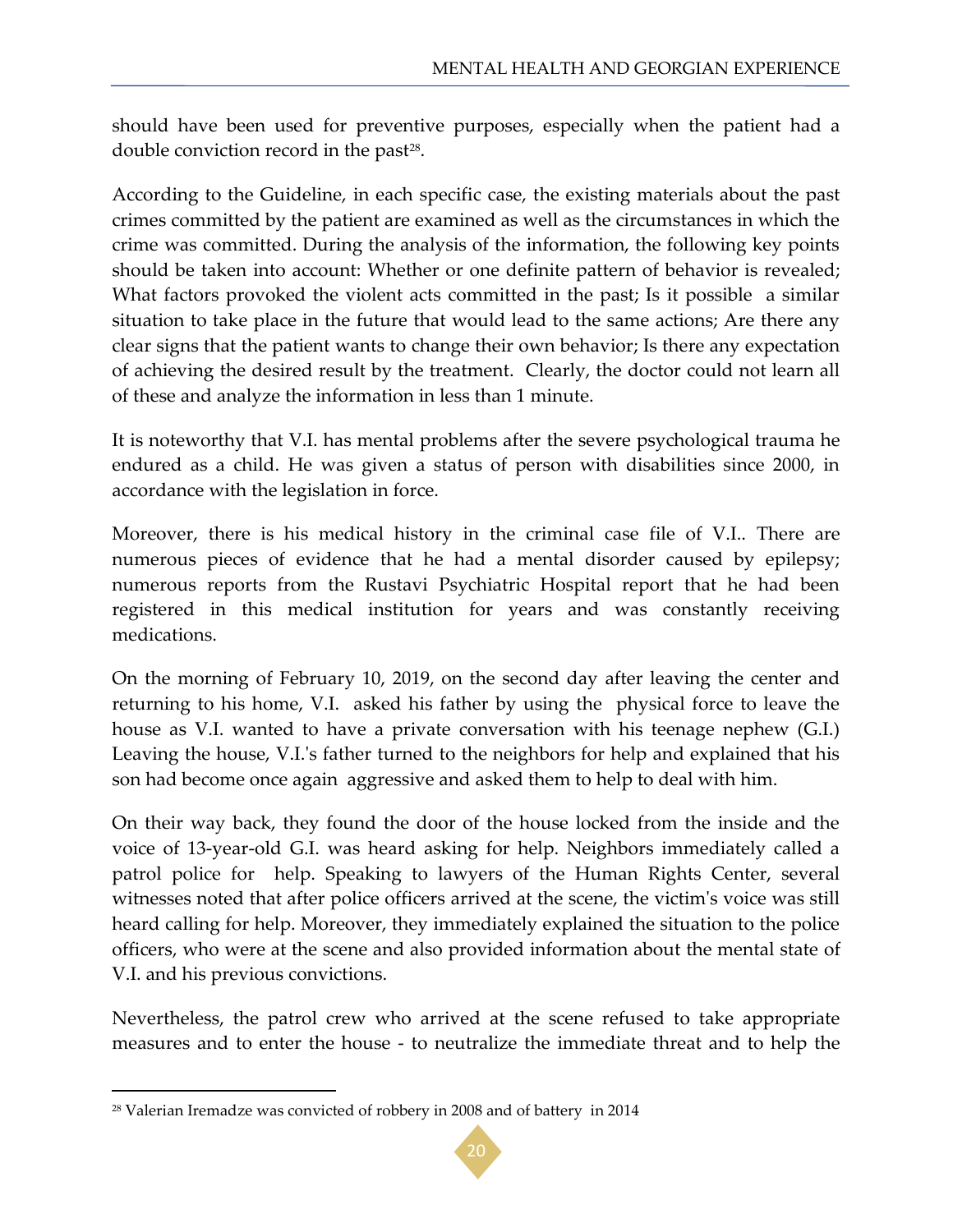juvenile. Although the scene took place on the first floor, which should have further facilitated the actions of the police and the prevention of crime, they did not enter the apartment and neither allowed neighbors to do so, who were willing to enter the room through the window for helping the child. The actions of the law enforcers were limited to summoning additional crews.

Prior to the mobilization of additional forces on the ground, uncle V.I. using a cold weapon, inflicted multiple wounds on 13-year-old G.I. who died at the scene. After the crime, V.I. voluntarily got out from the window and he was arrested.

According to the Human Rights Center, law enforcement officers resigned shortly after the incident. Despite the appeal of the organization, according to the General Inspection of the Ministry of Internal Affairs, the investigation of the case is beyond their competence, as specific police officers are no longer included among current employees of the Ministry of Internal Affairs.

Human Rights Center also requested the Office of the Prosecutor General of Georgia to investigate the possible crime committed by the police officers. Despite numerous attempts, the request remains without any response.

The request of the Human Rights Center is still the same - to launch an objective investigation into these facts of official negligence of police officers and to punish the perpetrators.

Upon reviewing the case file by the HRC lawyer , it became clear that in the reports of interrogations of the witnesses there are no clarifying questions as to whether the victim's voice was heard when police officers arrived at the scene. Witnesses talk about the incompetent and ineffective response of the police officers on the TV program *New Week* aired by the Public Broadcaster. In the story, the witness also states that when the police officers arrived at the scene, the child's voice could still be heard from the flat. Investigative agencies were not interested in the content of this story aired on TV either.

According to the decision of March 25, 2019, Rustavi City Court held to 29-year-old V.I. accused of murdering his 13-year-old nephew two years of forced psychiatric treatment and closed the case. Judge Madona Maisuradze took into account the conclusion of the Samkharauli Forensics Bureau and granted the motion of the Prosecutor's Office. V. I. will be treated at Khoni Psychiatric Hospital.<sup>29</sup>.

l



<sup>29</sup>see more in detail: [https://reginfo.ge/people/item/13325-rustavshi-13-xlis-bichis-mkvlelobashi](https://reginfo.ge/people/item/13325-rustavshi-13-xlis-bichis-mkvlelobashi-braldebuls-2-xliani-iwulebiti-mkurnaloba-miesaja)[braldebuls-2-xliani-iwulebiti-mkurnaloba-miesaja](https://reginfo.ge/people/item/13325-rustavshi-13-xlis-bichis-mkvlelobashi-braldebuls-2-xliani-iwulebiti-mkurnaloba-miesaja)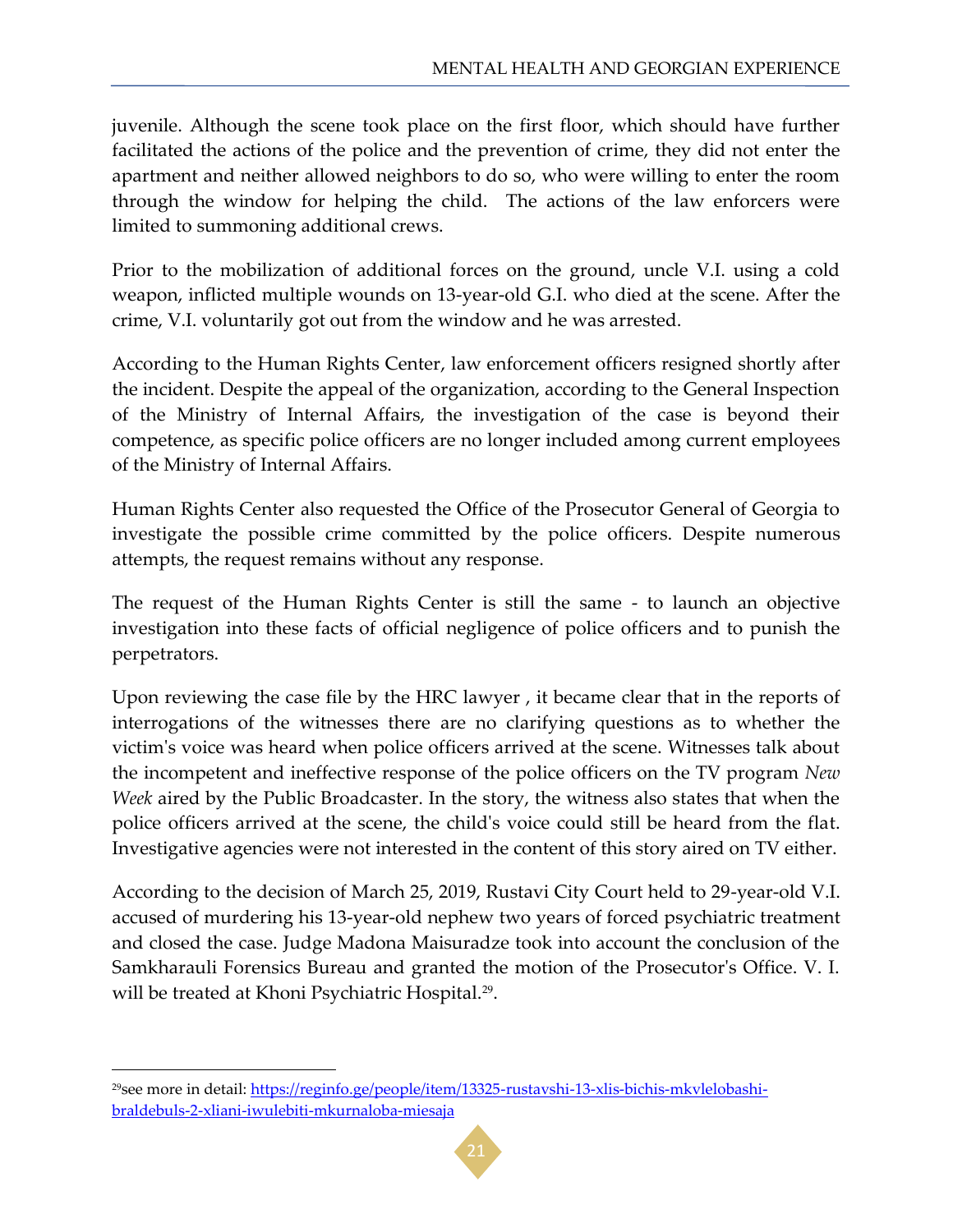As for the issue of liability of medical personnel, after numerous requests from the Human Rights Center, the Ministry of Internal Affairs of Georgia started an investigation for improper performance of official duties resulting in the destruction of human life. The crime is envisaged under Article 220<sup>1</sup> of the Criminal Code of Georgia and provided for an imprisonment for up to 5 years. Taking into account numerous pieces of evidence obtained during the investigation, on June 18, 2019, the officers of the Ministry of Internal Affairs detained T.A., a psychiatrist at the Rustavi Psychiatric Hospital. He was charged under the Article 220.2 of the Criminal Code of Georgia. On June 20, Rustavi City Court Judge Madona Maisuradze remanded the detained doctor on bail of GEL 20,000.

# **CONCLUSION**

<span id="page-21-0"></span>Despite the various reforms in the field of mental healthcare in Georgia, the increased funding and other types of support in recent years, this issue remains problematic and still remains relevant.

As major challenges for the country remain the deinstitutionalization, prioritisation of hospital services, scarcity of financial resources and lack of political will, lack of medical and other staff resources, and the poor quality of medical care. A multidisciplinary approach remains undeveloped failing to replace already well-established inpatient services. The quality of medical care and staffing, low-cost medicines, inappropriate conditions and attitudes towards patients remain as a challenge in hospitals.

Poor geographical access to services negatively impacts the health of the rural population. The problem is the unequal geographical distribution of the existing beds, the shortage of long-term beds and the consequent misuse of acute beds, the lack of community residence beds for persons with mental disorders etc. In this context, the most important problem is the low financial accessibility to the services.

A small number of services aimed at prevention, social integration and rehabilitation remain as a problem. Low level of public awareness and thus high rate of public stigma and discrimination is another problem.

In the recent years, the problem of diagnosing and treating persons with a so-called dual diagnosis, and different regulations in the fields of psychiatry and narcology.

Due to the current situation in Georgia, up to the date, a large proportion of patients with similar needs are either left without access to services and assistance at all, or are victims of inappropriate and often degrading treatment. In the current situation,

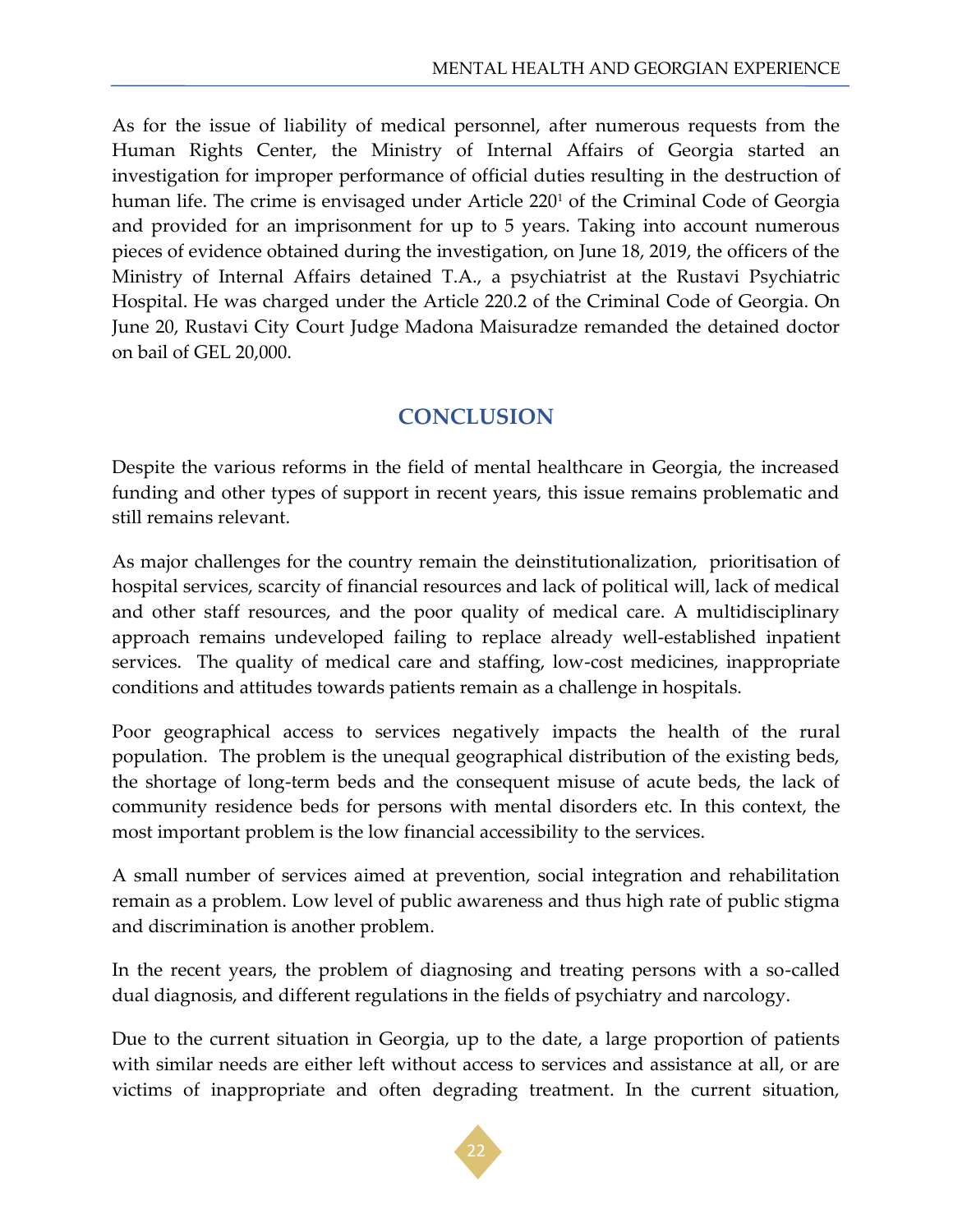<span id="page-22-0"></span>inpatient treatment fails to provide patients with training for basic skills, balancing, and stabilization of emotional background. Moreover, long-term hospitalization usually worsens the condition of patients.

#### **RECOMMENDATIONS**

Stemming from the difficult situation in the field of mental health in Georgia, it is necessary for the State to increase the efforts and implement systemic changes for the development of the field.

In the process of developing the field of mental health, the main goal of the State should be to promote the mental well-being of the population, unwavering protection of human rights and freedoms of persons with mental disorders, reduction of morbidity and mortality due to mental disorders in Georgia, self-determination of persons with mental health problems.

It is important that representatives of the community are directly involved in the implementation or planning of all changes and that their views are taken into account. The final decisions must be tailored to the real needs of these persons.

It is necessary to staff the field with specialists and increase their qualification. Moreover, one of the most important challenges is the replacement of inpatient treatment with the development of community-based mental health services, for which, beside the mobilization of the necessary resources, the existence of political will is also important.

In order to improve the field of mental health and protect human rights, among other measures, the government must:

- **Take all measures to harmonize Georgian legislation on mental health with international legislation;**
- **Develop a mental health reform action plan with the involvement of all stakeholders. The goal of the plan should be to integrate the various components of mental health services into a single system. The plan should also outline the goals and priorities of the reform, defining the roles or responsibilities of the various services or institutions.**
- **Increase budgetary resources for the development of the mental health sector. Ensure funding system and sustainability;**